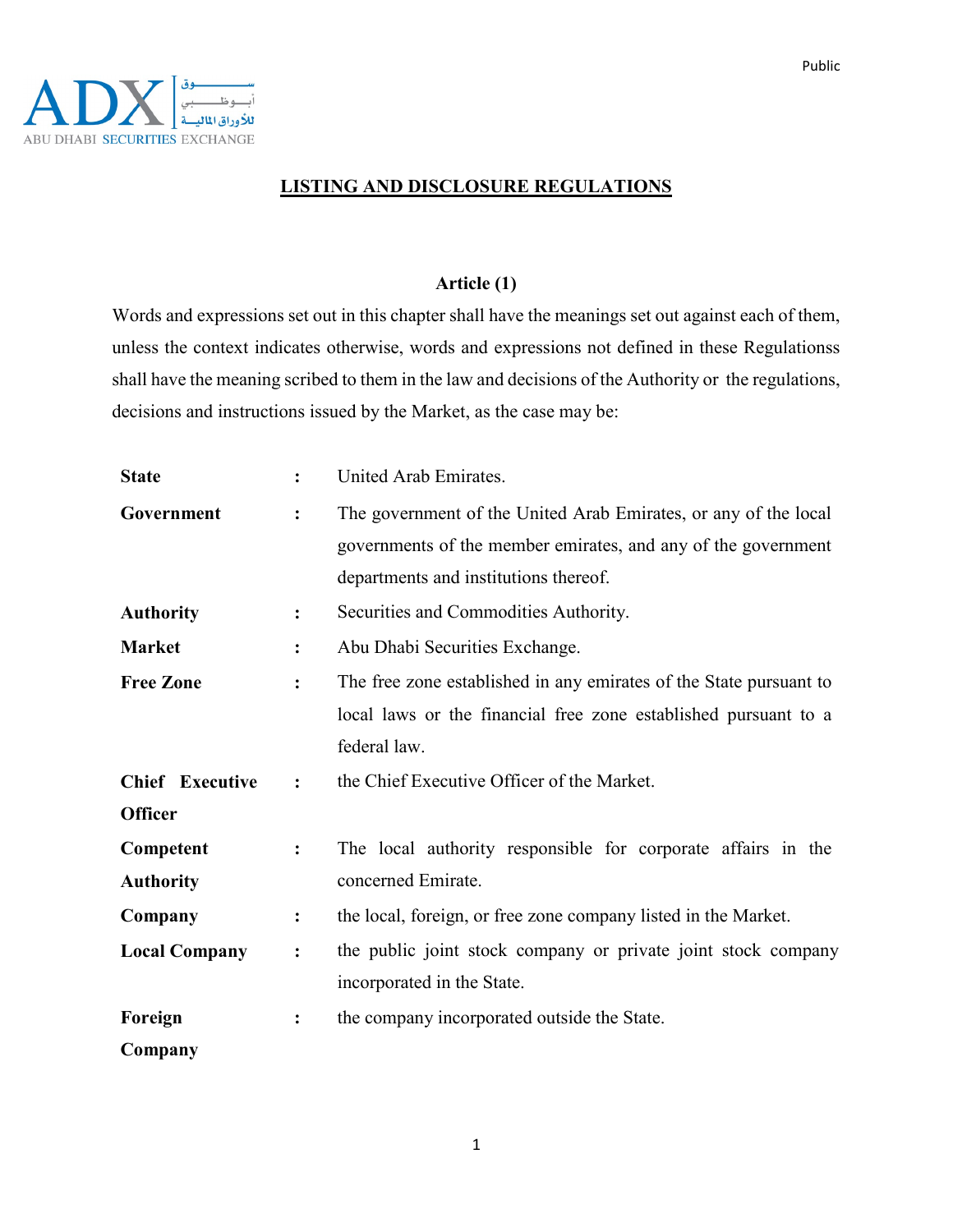

**Free Zone Company** : The companies incorporated in the free zone in accordance with the provisions of the legislations applicable to the free zone and takes the form of a public joint stock company, a private joint stock company, or the like.

**Special Purpose**  A company classified by the Authority as Special Purpose Acquisition Vehicle

**Acquisition Vehicle**

- **First Market :** The market designated for listing the shares of public stock companies, and it is divided into first and second category, according to special listing conditions for each category.
- **Second Market :** The market designated for listing of the shares of private joint stock companies.
- **Foreign Market** : the market licensed outside the state or in a Financial Free Zone with the State by a regulator similar to the Authority.
- **Securities :** Shares, bonds and notes issued by joint stock companies, bonds and notes issued by the Federal Government or Local Governments, public authorities and public institutions in the State, and any other domestic or non-domestic financial instruments accepted by the Authority.

# **Free Float** : the company's subscribed shares less the following:

- 1. Shares owned by the government, foreign governments and the companies they own by (100%).
- 2. Shares owned by the members of the Board of Directors and their relatives.
- 3. Shares owned by the parent, subsidiary or sister company
- 4. Shares owned by shareholders holding (5%) or more of the company's shares.
- 5. Shares owned by the company itself (treasury shares).
- 6. Shares not electronically deposited with the Clearing.
- 7. Founders' shares during blackout period.
- 8. Pledged and attached shares.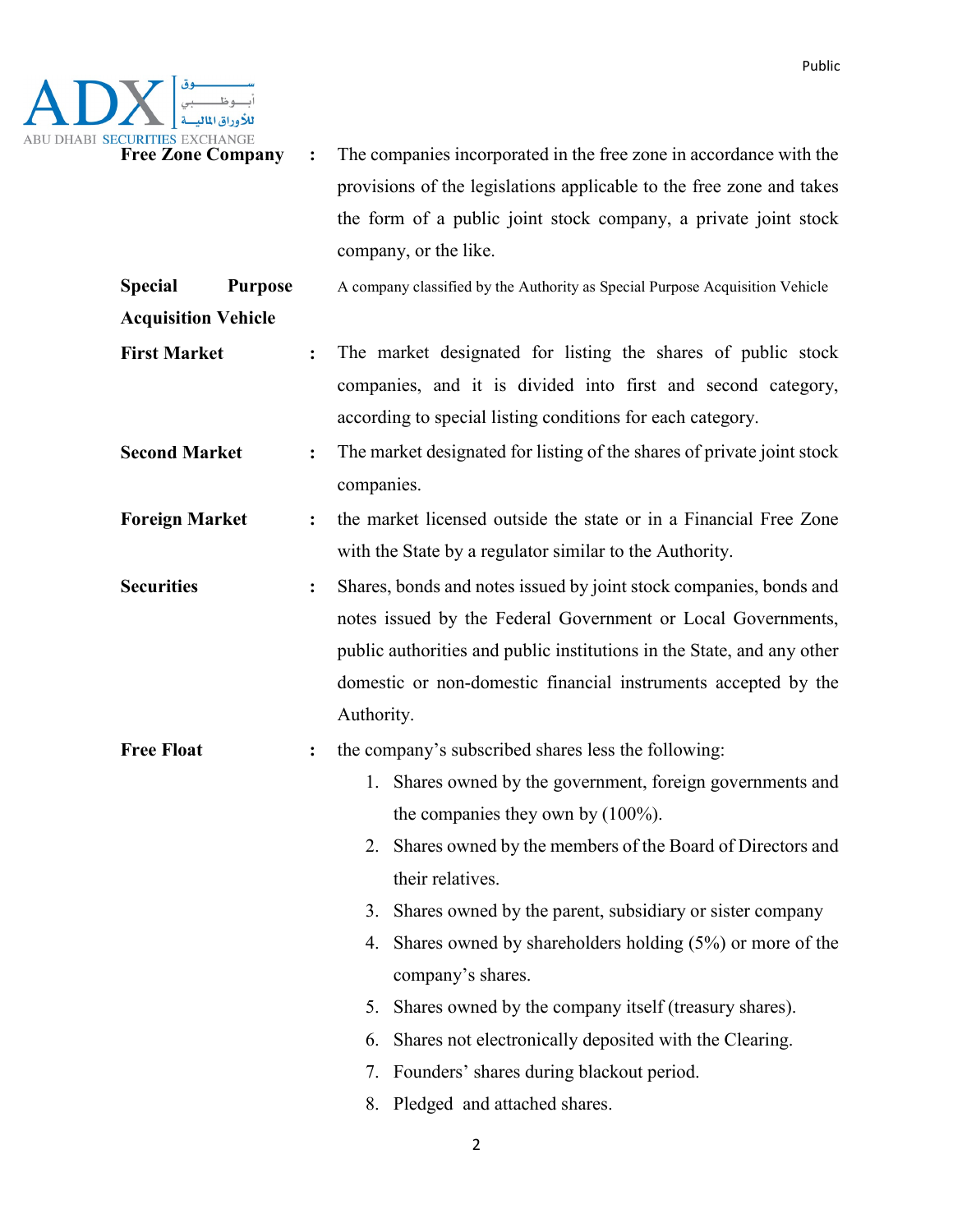

| <b>Investment Fund</b>        | $\ddot{\cdot}$ | A financial pool engaged in the activity of accumulating Investors'                                                 |
|-------------------------------|----------------|---------------------------------------------------------------------------------------------------------------------|
|                               |                | assets for the purpose of investment against the issue of Fund Units                                                |
|                               |                | of equal value, including Mutual Funds, exchange-traded funds                                                       |
|                               |                | (ETFs), Real Estate Investment Trusts (REITs) and any type of                                                       |
|                               |                | funds which the Authority approves its licensing.                                                                   |
| <b>Debt Securities</b>        | $\ddot{\cdot}$ | Debt Securities issued by companies or governments and any other                                                    |
|                               |                | debt Securities accepted by the Authority.                                                                          |
| Debt bonds                    | :              | Financial instruments of equal value and tradable, that establishes                                                 |
|                               |                | or create debt on the issuer whether covered or not.                                                                |
| <b>Sukuk</b>                  | :              | Financial instruments equal in value and tradable represent common                                                  |
|                               |                | shares in the ownership of an asset or group of assets issued                                                       |
|                               |                | pursuant to Islamic Sharia.                                                                                         |
| <b>Warrants</b>               | $\ddot{\cdot}$ | securities equal in value and tradable, gives its holder the right in,                                              |
|                               |                | without obligation, buying or selling specified number of                                                           |
|                               |                | underlying assets at specified price within a specified period of                                                   |
|                               |                | time.                                                                                                               |
|                               |                |                                                                                                                     |
| <b>Business Consolidation</b> | $\ddot{\cdot}$ | Any partial or total acquisition or any merger of concerned entity targeted by                                      |
|                               |                | acquisition by or with Special Purpose Acquisition Vehicle                                                          |
| <b>Target Entity</b>          | $\ddot{\cdot}$ | Any commercial entity incorporated within or outside the state (excluding the                                       |
|                               |                | public joint stock companies listed in the local or foreign market) the Special                                     |
|                               |                | Purpose Acquisition Vehicle intends to own a percentage thereof or merger                                           |
| <b>Covered Warrants</b>       | $\ddot{\cdot}$ | therewith on the date of closure<br>The warrants issued by the company authorized by the Authority to issue Covered |
|                               |                | Warrants pursuant to the provisions of The Authority's Board of Directors'                                          |
|                               |                | Decision No. (2) of 2014 Concerning the Regulations on Covered Warrants                                             |
| <b>Depository Receipts</b>    | :              | A financial instrument issued in exchange for foreign securities that                                               |
|                               |                | can be listed and traded in the Market.                                                                             |
| <b>Depository Bank</b>        | $\ddot{\cdot}$ | A legal person that conduct the activity of the depository bank                                                     |
|                               |                | within or outside the State in accordance with the provisions of the                                                |
|                               |                | legislation issued by the Authority concerning the Depository                                                       |

3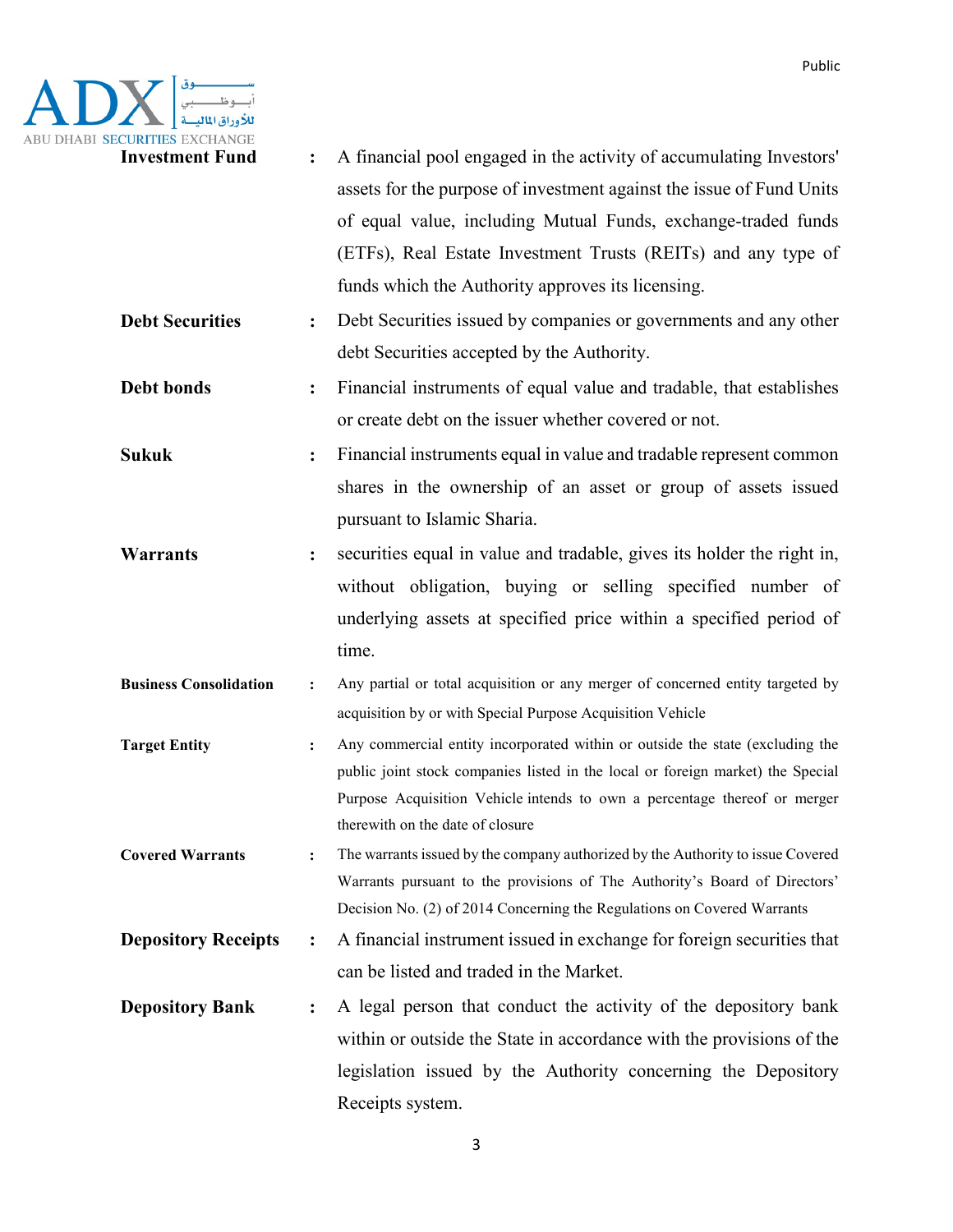

| Representative      |                | of : A company operating in the field of securities and subject to the |
|---------------------|----------------|------------------------------------------------------------------------|
| <b>Foreign Fund</b> |                | supervision and control of the Authority; excluding the brokerage      |
|                     |                | company and the general clearing member.                               |
| Capital             | $\ddot{\cdot}$ | the issued capital of the company.                                     |
| <b>Relatives</b>    |                | Spouse and minor children.                                             |

### **Article (2)**

No security may be listed on the Market without registration with the Authority.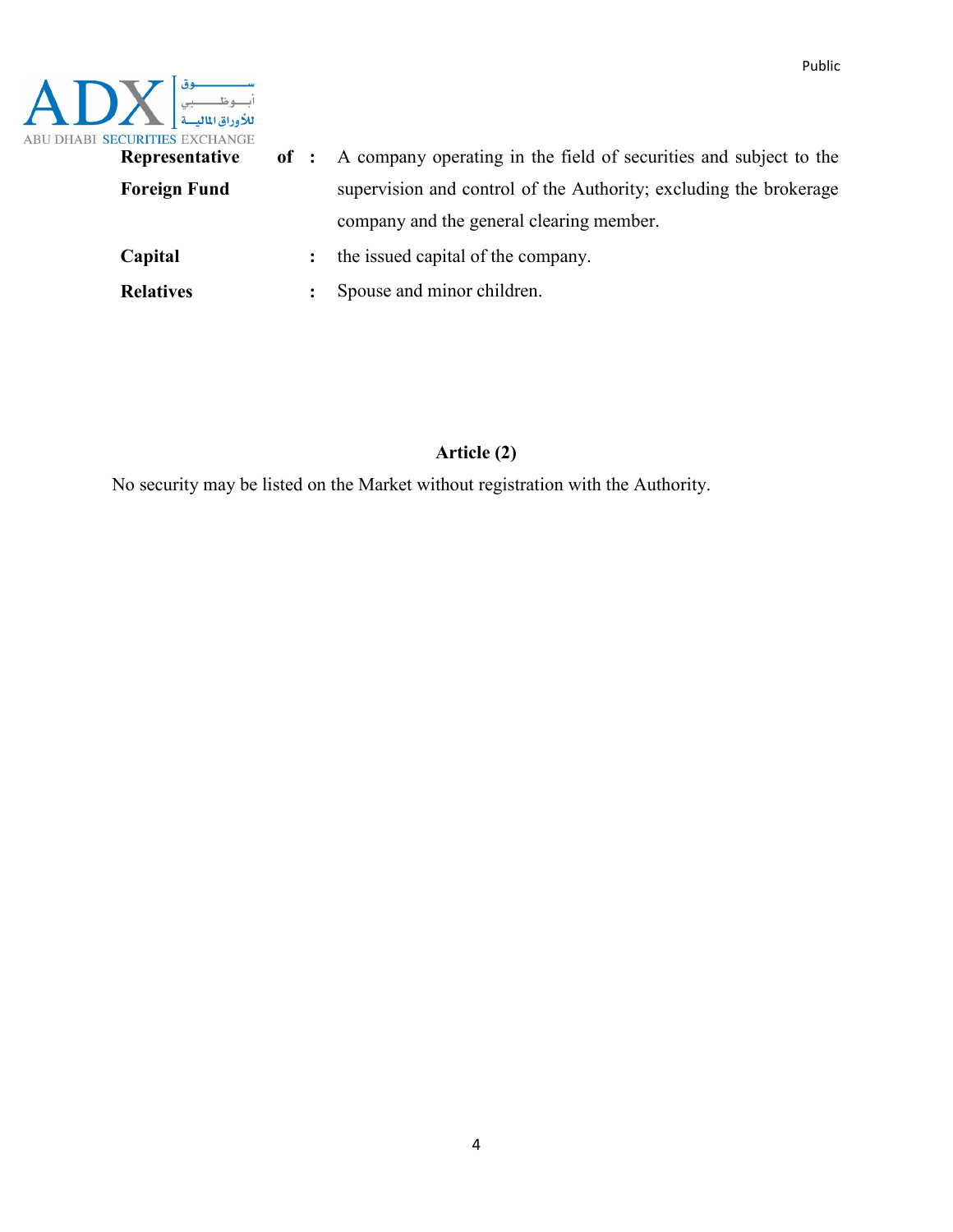

### **CHAPTER I**

### **LISTING THE SHARES OF LOCAL COMPANIES**

### **Article (3)**

- 1. The shares of local public joint stock companies shall be listed in the first and second category of the First Market in accordance with the provisions of these Regulation.
- 2. The shares of local private joint stock companies shall be listed in the Second Market in accordance with the provisions of these Regulation.

# **Conditions for listing the shares of local joint stock companies Article (4)**

- 1. The shares of the local joint stock company are first listed in the second category of the First Market.
- 2. There shall be no restrictions on the transfer of the ownership of the shares to be listed except for the restrictions permitted by the legislation in force in the State for listing of the shares of the local public joint stock company in the Second Category.
- 3. The transfer of listing of the shares of the local public stock company from the first category to the second category requires the fulfillment of the following conditions by the end of its fiscal year preceding the date of listing transfer:
	- a. The company has been listed in the second category for at least a fiscal year.
	- b. The net equity of the company shall not be less than (100%) of its paid up capital.
	- c. The number of the shareholders of the company shall not be less than (100) shareholder.
	- d. The percentage of the free float in the company to its capital shall not be less than  $(20\%)$ .
	- e. The company has made profits in at least two financial years for the three years preceding the date of the transfer of listing.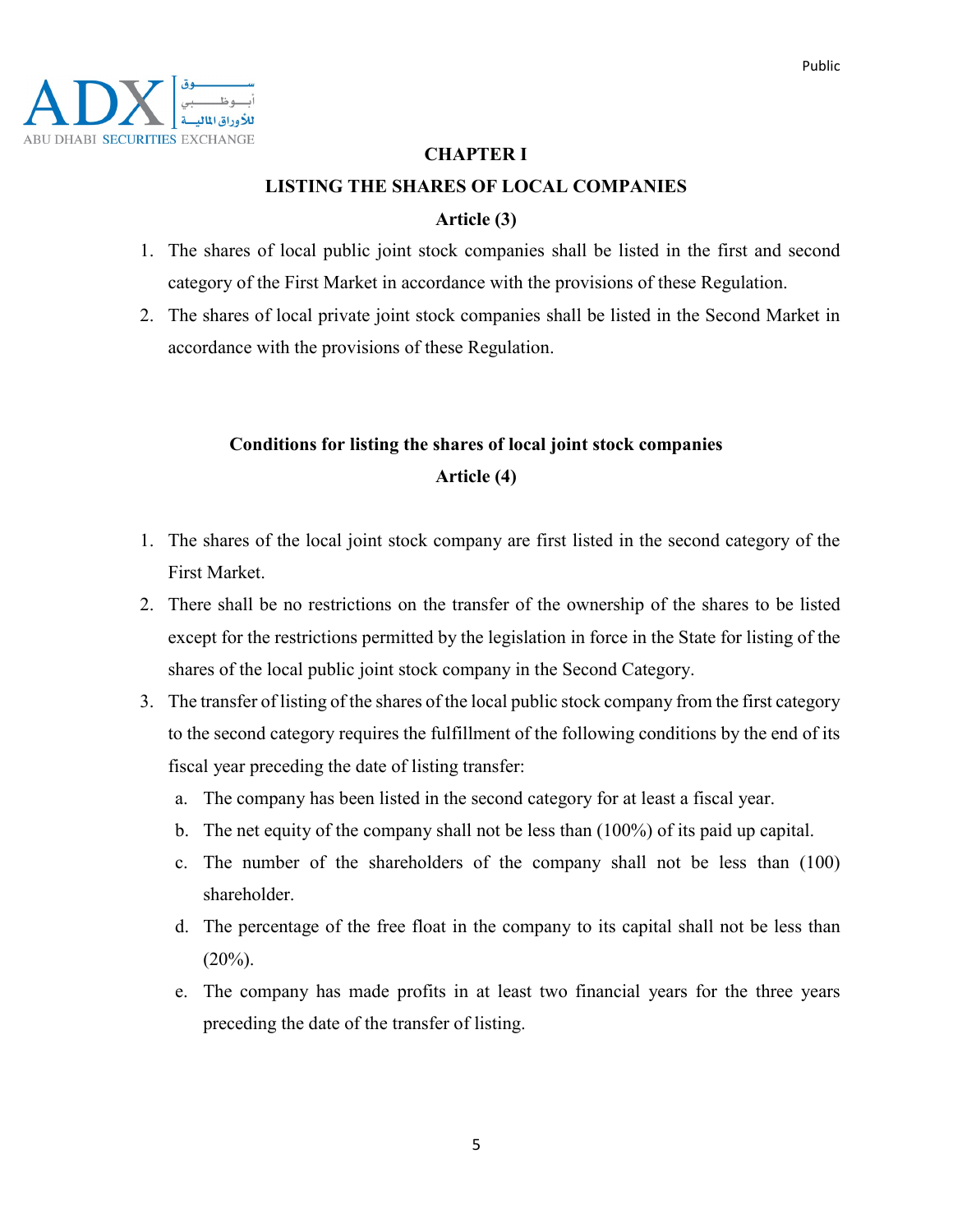

- 4. Notwithstanding paragraph (d) of this Article, the Market may list the shares of a company in the First Category if the percentage of the free float is less than (20%) provide the capital of the company is not less than AED 500 million, and the Market considered that the number of shares available for trading would constitute sufficient and reasonable volumes of trading.
- 5. The listing of the company is moved from the first category to the second category in the event of breach of any of the listing conditions of the first category.
- 6. The transfer of the listing of the company from the Second Category to the First Category, or from the First Category to the Second Category once per year upon providing the Market with the company's audited financial statement as at the end of its fiscal year.
- 7. Notwithstanding any other provision, the Market may not transfer the listing of the company's shares from the second category to the First category if penalties are imposed on the company during the last fiscal year preceding the transfer of the listing as a result of its non-compliance with the applicable legislation of the Authority or the Market.
- 8. Notwithstanding clause (4) of this Article, the Market may list the shares of the below mentioned local public stock company for the first time in the first category:
	- a. The shares of the government companies that were offered for public subscription, with the provisions for the transfer between the first and second categories be applied after the lapse of two full fiscal years from the date of their listing.
	- b. Shares of companies transformed into public joint stock if they meet the conditions for listing in this category.
- 9. Notwithstanding what is stated in Clause (6) of this Article, upon the commencement of Regulation, the Market shall distribute the shares of its listed companies to the first and second categories in accordance with the specific conditions for each category, based on the audited annual financial statements for the year in which Regulation will come into force.
- 10. The market shall advertise on its website the transfer of the shares of the companies between the two categories in accordance with the provisions of this Article.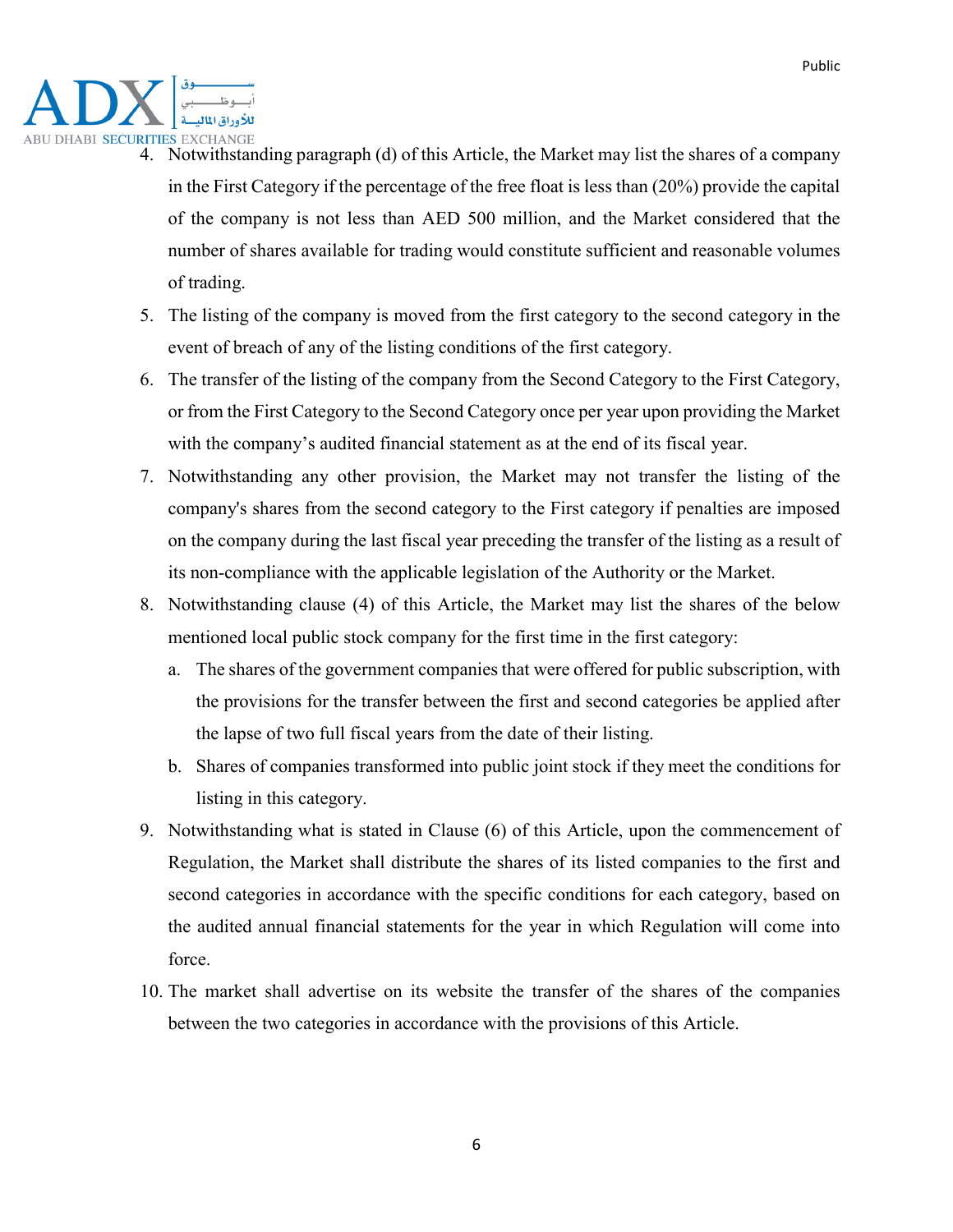

# **Conditions for listing the shares of local private joint stock companies Article (5)**

- 1. In order for the shares of a local private joint stock company to be listed in the second market, the following conditions shall be met:
	- a. The net equity of the company shall not be less than (100%) of its paid up capital.
	- b. Lapse of a period of not less than two years since the incorporation of the company, during which audited financial statements for each year were issued.
- 2. notwithstanding what is stated in Paragraph (b) of Clause (1) of this Article, a private joint stock company is exempted from the requirement that two years have passed since its establishment if it has practiced business for at least two fiscal years through one or more of its subsidiaries, and has announced the audited annual financial statements of the activities of its subsidiaries for at least the two fiscal years preceding the application for listing.

# **Application for Listing Article (6)**

The Local Company that wishes to list its shares with the Market should submit the application for listing signed by the legal representative of the company to the Market with the following enclosed:

- 1. The Company's Memorandum and Articles of Association.
- 2. Certificate of registering the company with the Authority or with the Ministry of Economy and certificate of registration with the competent authority.
- 3. A report issued by the Company's Board of Directors which includes the following:
	- **a.** A brief account of the Company's incorporation, its main objects, and its relationship with other companies, whether parent, sister, affiliate or allied companies (if any)
	- **b.** Achievements and milestones of the company from the date of establishment to the date of submission of the application for listing.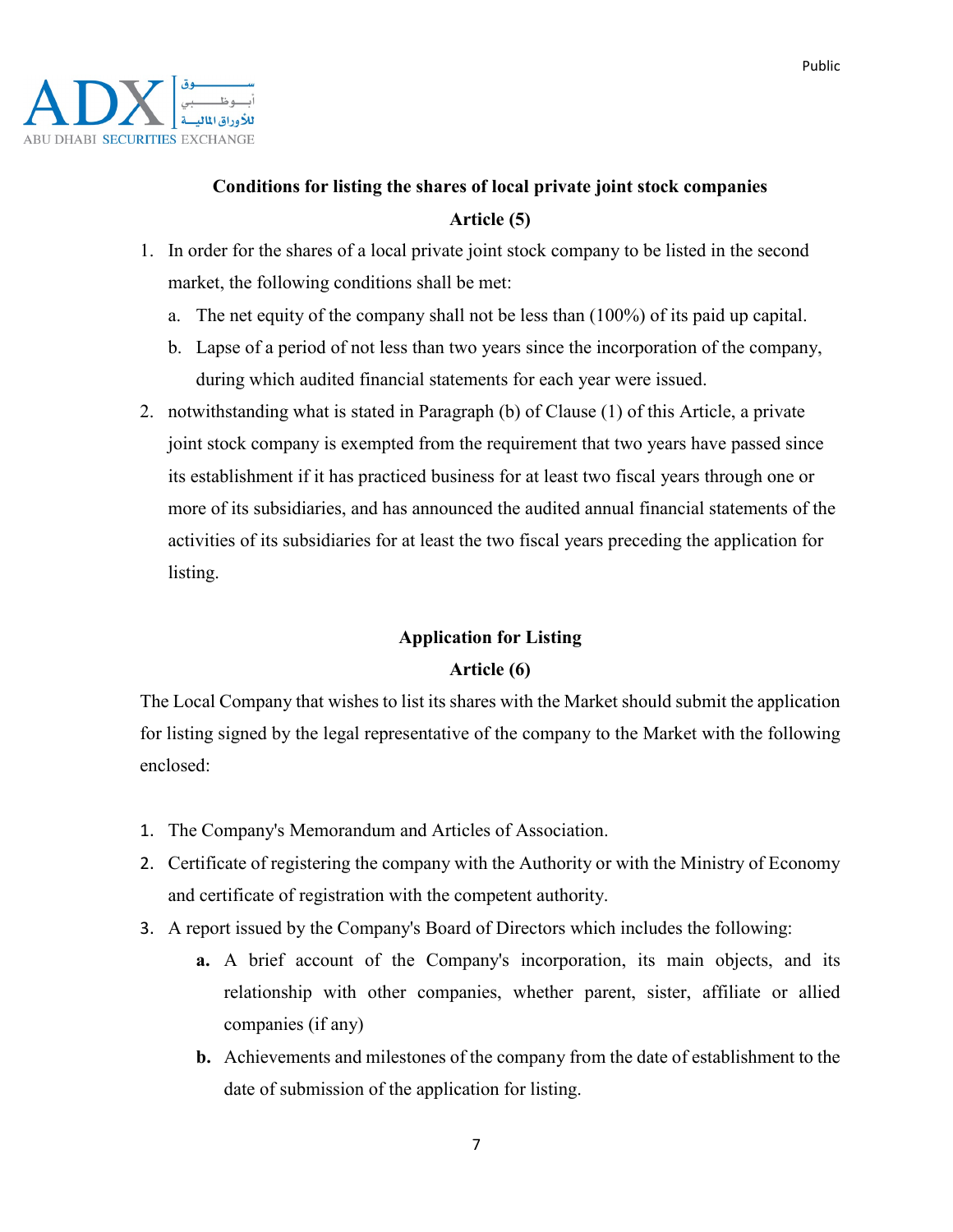- **c.** The securities previously issued by the Company and of those the Company wishes to have listed.
- **d.** The percentage of the holdings of Non- UAE nationals in the capital of the Company.
- **e.** The names of corporate persons who own (5%) or more of the shares of the Company.
- **f.** The names of natural persons who own singly or jointly with their relatives (5%) or more of the shares of the Company.
- **g.** Associated groups holding (5%) or more of the shares of the company
- **h.** The names of the members of the board of directors and the executive managers, and the Securities by them and their relatives, and which are issued by the parent, subsidiary, allied or affiliated company (if any), and the membership of any of them on the boards of directors of other local companies
- **i.** The commercial agencies of the company, if any.
- **j.** The Company's annual report for the two fiscal years preceding the date of submitting the application for listing (if any), which shall include the Board of Directors report, the company's audited financial statements, the report of its auditor and the minutes of the meeting of the General Assembly it has approved.
- **k.** Interim financial statements covering the period from the end of the financial year preceding the submission of the application for listing to the end of the last quarter preceding the date of such application, such statements being certified by the Company's auditor (if any).
- **l.** Market approved form of listing
- **m.** Subscription prospectus, if any
- **n.** Any other details, information, or documents the Market deems appropriate for listing decision taking.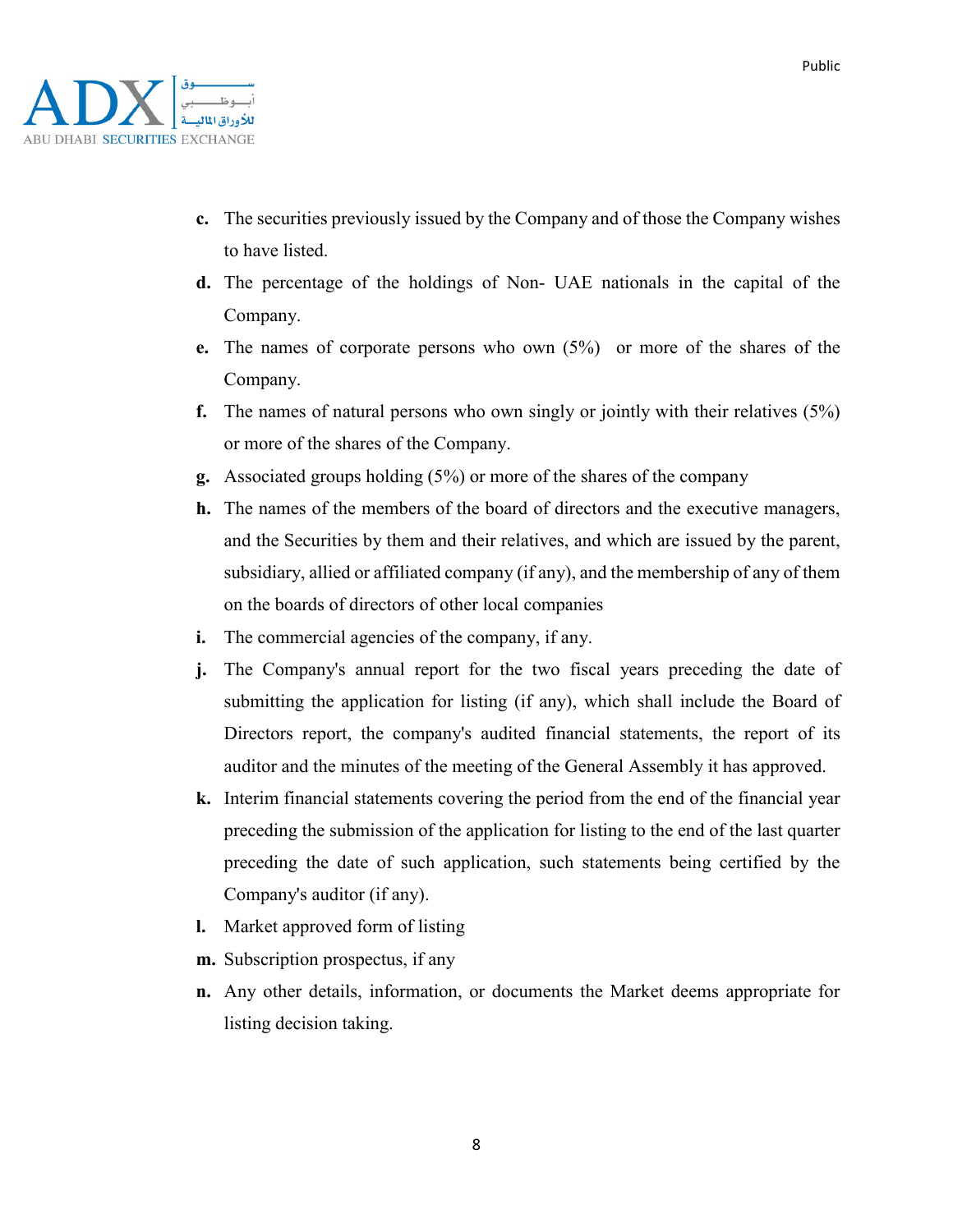

# **Listing the increase in the capital of the company**

### **Article (7)**

The shares of increase in the company's capital are listed after the completion of the issuance procedures, the distribution of the issued shares to their owners and the completion of all the listing procedures prescribed by the Market in this regard.

### **Listing of Priority Rights**

### **Article (8)**

- 1. Priority rights are listed in the Market on the day specified in the shareholder's invitation announcement to inform them of their priority in subscription to the company's capital increase shares.
- 2. Priority rights trading begins on the day those rights are listed with the Market, and priority rights must be listed for at least 10 working days, with the expiry date up to five working days prior to the expiry of subscription.
- 3. Priority rights are overruled when the period of their trading specified in the Shareholder invitation announcement to inform them of their priority in subscription to the Company's capital increase shares.

# **Ongoing obligations of the listed Local Company**

### **Article (9)**

### **The listed Local Company shall disclose the following details, information and reports to the Market:**

1. Information, reports and decisions issued by the company that may effect the price of its securities, for example: Disasters, fires, mergers, issuance of new securities or suspension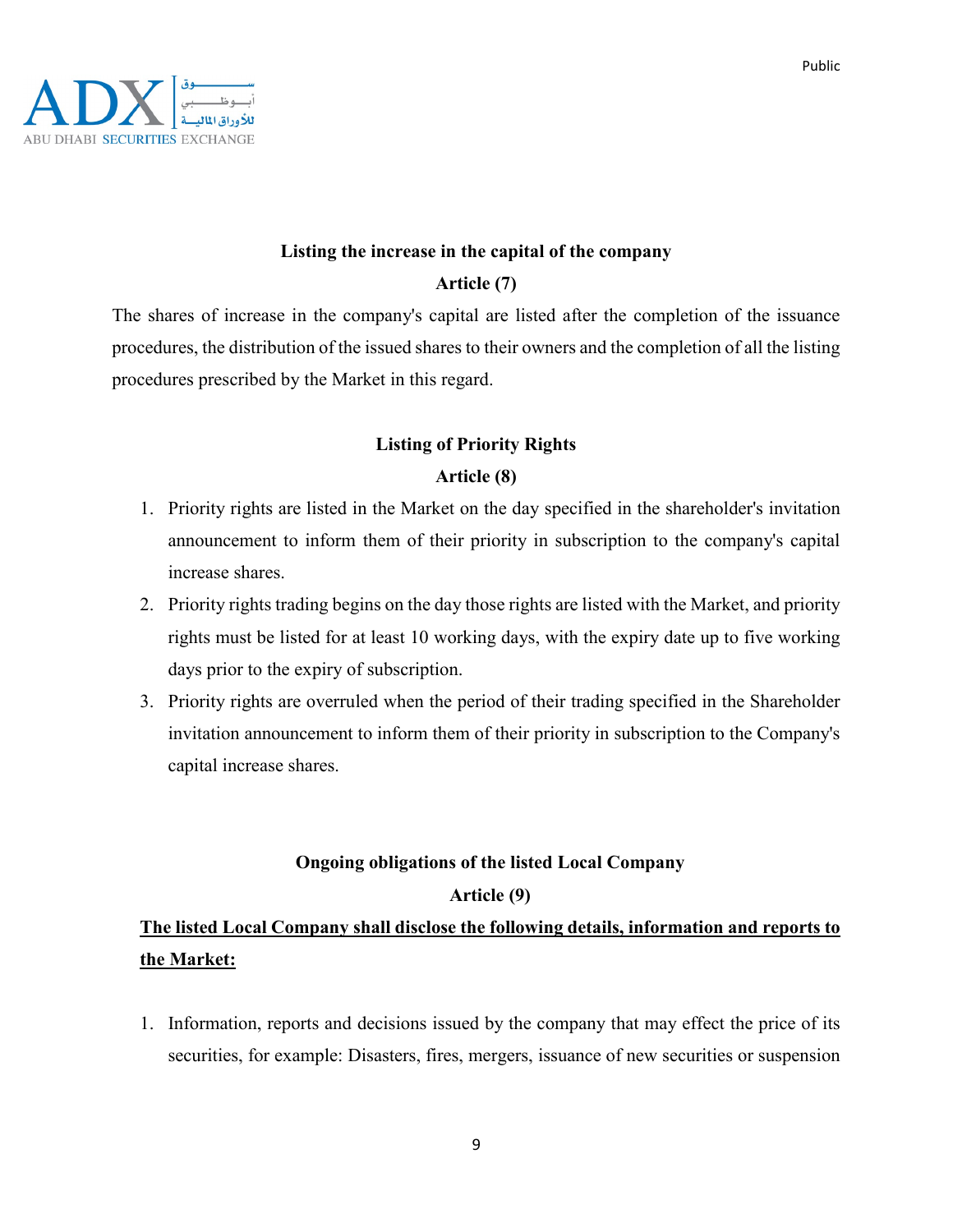

of one of the production lines as soon as the company becomes aware of this information or as soon as the relevant reports and decisions are issued.

- 2. The agenda and date of its General Assembly meetings at least 15 days before the date of the meeting and the decisions of the meeting immediately after the meeting.
- 3. The agenda and date of the meetings of its Board of Directors, at which any matters affecting the price of the Company's share will be discussed, two working days before the date of the meeting and the decisions made immediately after the meeting.
- 4. Any amendment to the Articles and Memorandum of Association of the Company upon its approval by the shareholders of the company.
- 5. any change in the board of directors and executive management of the Company as soon as the change occurs.
- 6. The annual report of the company, which includes its Board of Directors report, audited financial statements and the auditor's report, within (90) days of the end of its fiscal year.
- 7. A comparative quarterly report with the same period of the previous fiscal year that includes the company's financial statements audited by its auditor within (45) days of the end date of the relevant quarter.
- 8. Summary of final accounts (preliminary unaudited and not reviewed financial statements) within (45) days of the end of the fiscal year.
- 9. Any disclosure reports that the company is obliged to prepare in accordance with the applicable legislation, including the governance report and the sustainability report.
- 10. Decisions on liquidation, merger or transformation of the company upon issuance.
- 11. Large transactions made or pull out of by the Company, which constitute a value of (5%) or more of the Company's assets as soon as they occur.
- 12. Appointment or dismissal of the company's auditor immediately upon making the decision to appoint or dismiss.
- 13. Legal cases filed by or brought against the Company that have an impact on the Company's financial position as soon as these legal cases are filed by the company, or as soon as the company becomes aware of the legal cases filed against it.
- 14. Any other information or data required and deemed necessary by the Market during the period specified in the Application.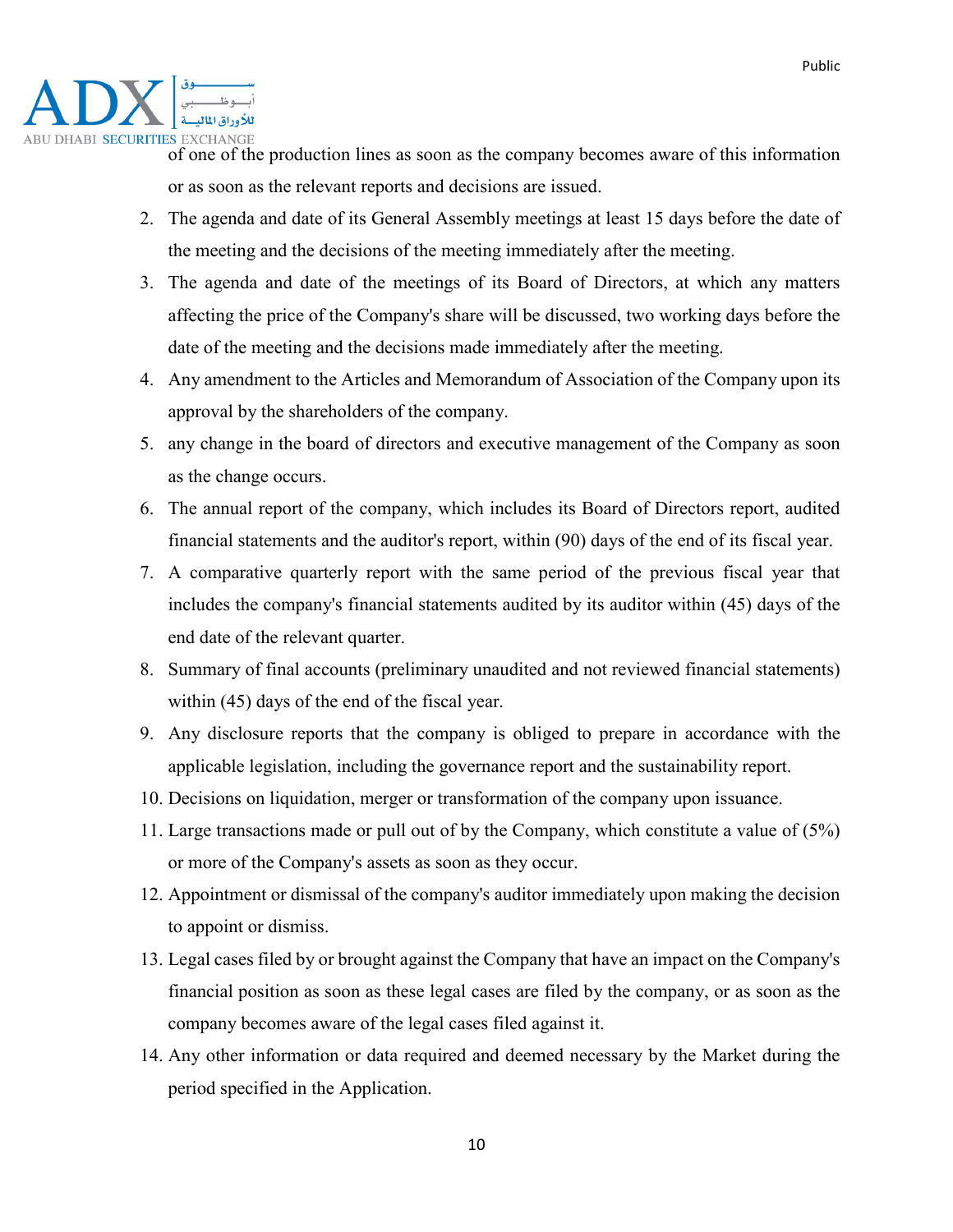

# **Suspension of trading of the shares of the listed Local Company's Article (10)**

The Market shall suspend trading in the shares of the listed Local Company in any of the following cases:

- 1. By a decision of the Authority in accordance with applicable legislation.
- 2. In cases of unjustified rise or decline of the share for more than three consecutive sessions and until the company discloses to the shareholders the material information that affected the movement of the share.
- 3. The date of the General Assembly meeting is to coincide with trading hours, starting from the beginning of the trading session and until the Market is provided with the decisions taken at the meeting.
- 4. If the meeting is held after the trading hours, starting from the beginning of the next trading session, in the event the company did not disclose the results of the meeting once it is finished until disclosure is made to the Market on the outcome of the meeting.
- 5. In the event the meeting of the company's board of directors coincides with trading hours from the beginning of the trading session and until the Market is provided with the decisions taken and the financial statements presented at the meeting.
- 6. Failure to disclose the financial statements to the Market on time, starting from the trading session following the end of the specified dates and until disclosure of such statements is made to the Market.
- 7. if the Company took a decision to amend its capital if so is required by procedures of operation in the Market.
- 8. If the Market requested information that requires disclosure by the company before a certain period expires and such period expires without providing the Market with the required disclosure.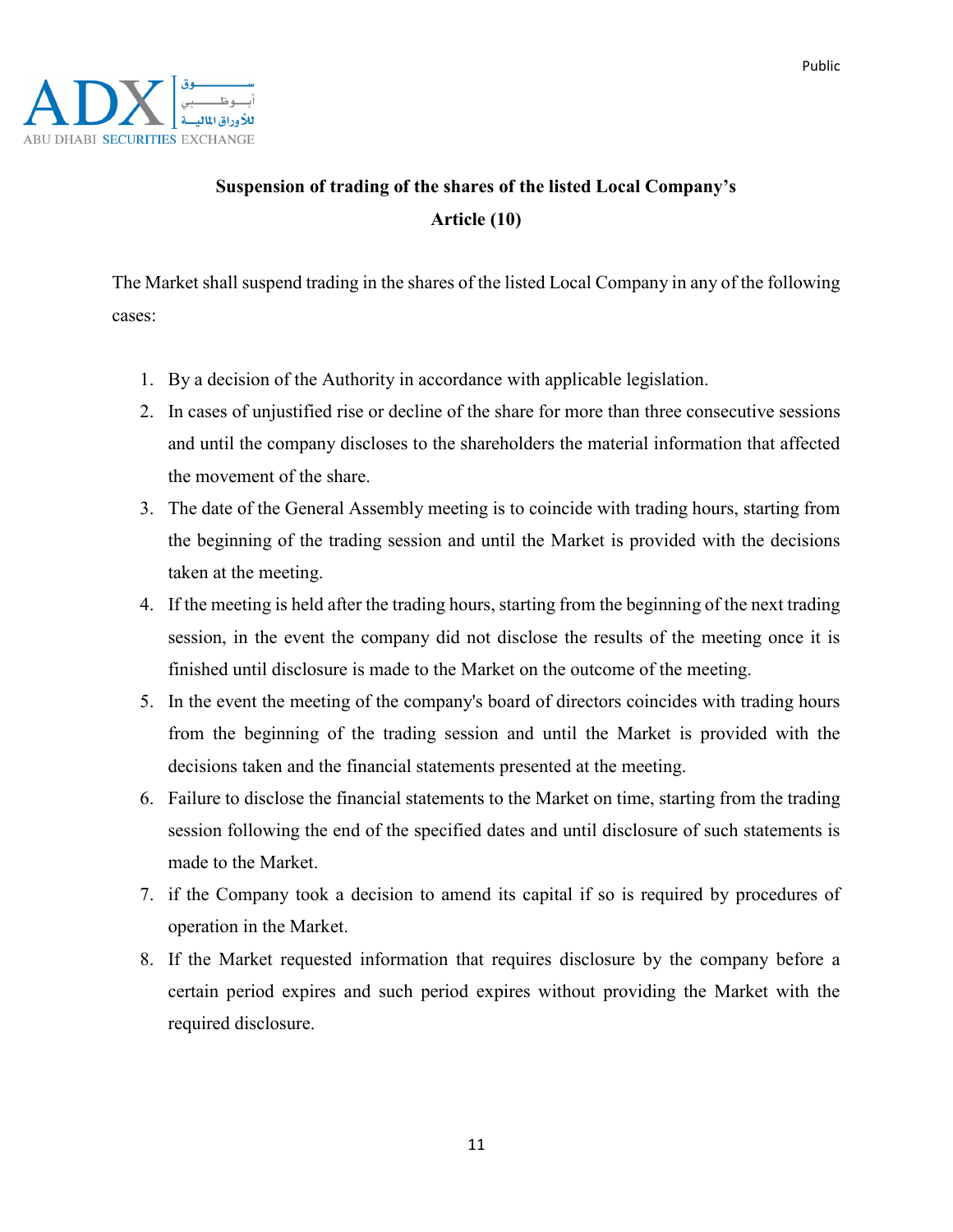

- 9. In the event the Company provided the Market with any disclosures that are insufficient or inconsistent with the applicable legislation and until the Market is provided with the required information in accordance with these legislation.
- 10. If the company submits a justified request accepted by the Market to suspend trading of its securities
- 11. If exceptional circumstances occur or an event threatens the proper functioning of the business, or if it considers that the trading of the paper does not serve the public interest or constitutes unfairness or a breach of the rights of shareholders or for other reasons.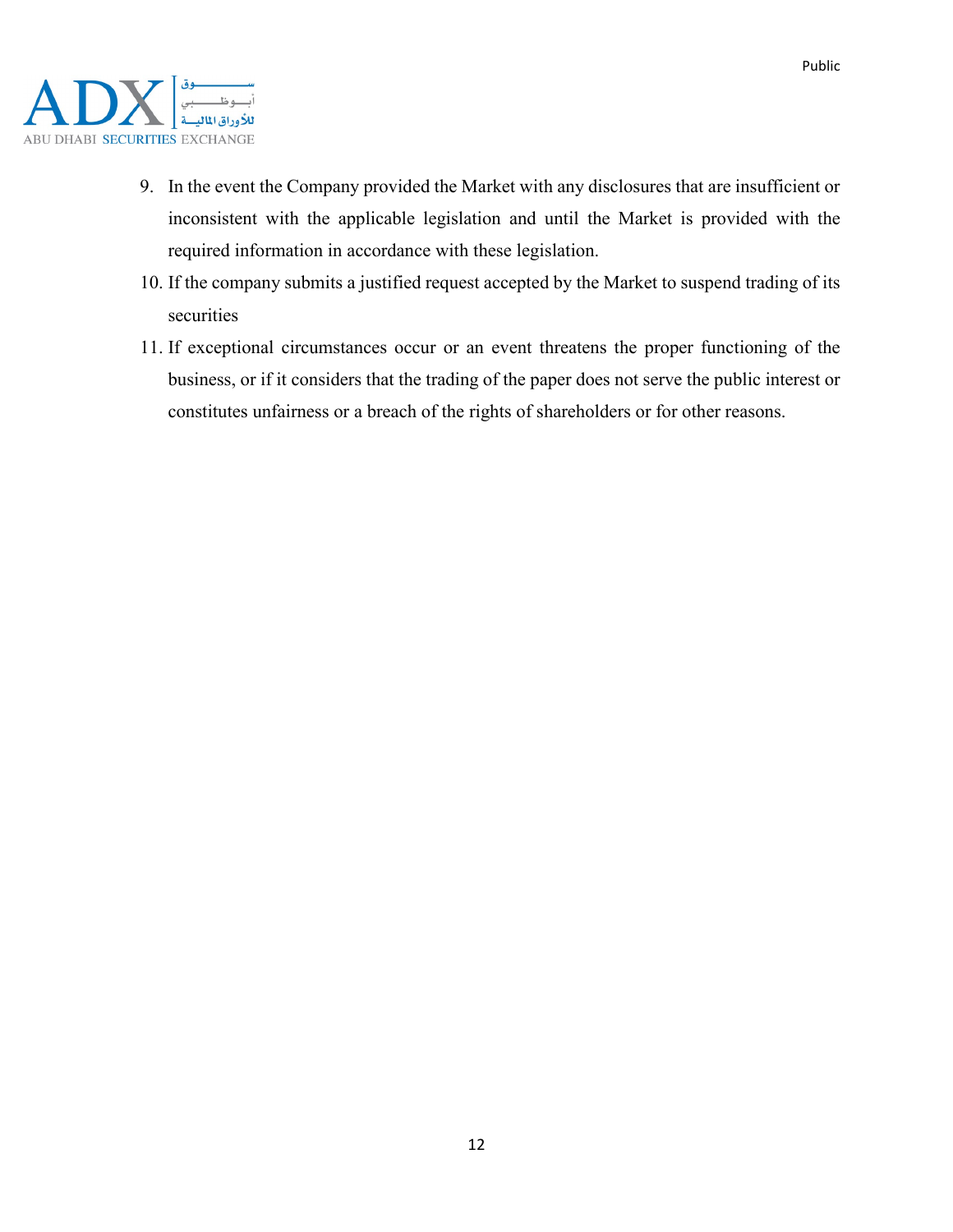Public

### **CHAPTER II LISTING OF FOREIGN COMPANIES SHARES**

### **Conditions and application for listing Article (11)**

**First**: to list the shares of a foreign company in the Market

- 1. The foreign company shall be subject to the supervision of a regulator similar to the Authority.
- 2. The shares of the foreign company shall be listed in a foreign market
- 3. The company shall be in the legal form of a joint stock company or the like
- 4. The equity of the foreign company shall not be less than (100%) of its capital according to the latest audited annual financial statements.
- 5. At least two years have passed after the incorporation of the company during which the company issued two balance sheets audited by a accredited auditor.
- 6. The company shall have realized profits during at least the last two fiscal years
- 7. The foreign company's capital shall be fully paid and not less than (AED 40 million) or currency equivalent.
- 8. There are no restrictions on the transfer of ownership of the foreign company's shares
- 9. The foreign company shall appoint a representative in the State to register the shares, distribute dividends, receive and issue reports and documents relevant to the company's operations. The representative may be the market, a bank operating in the State and licensed by the Central Bank, or a company operating in the field of securities licensed by the Authority.
- 10. The company shall appoint a listing advisor licensed by the Authority for a period of one year from the date of listing, and the Market may, at its discretion, extend this period.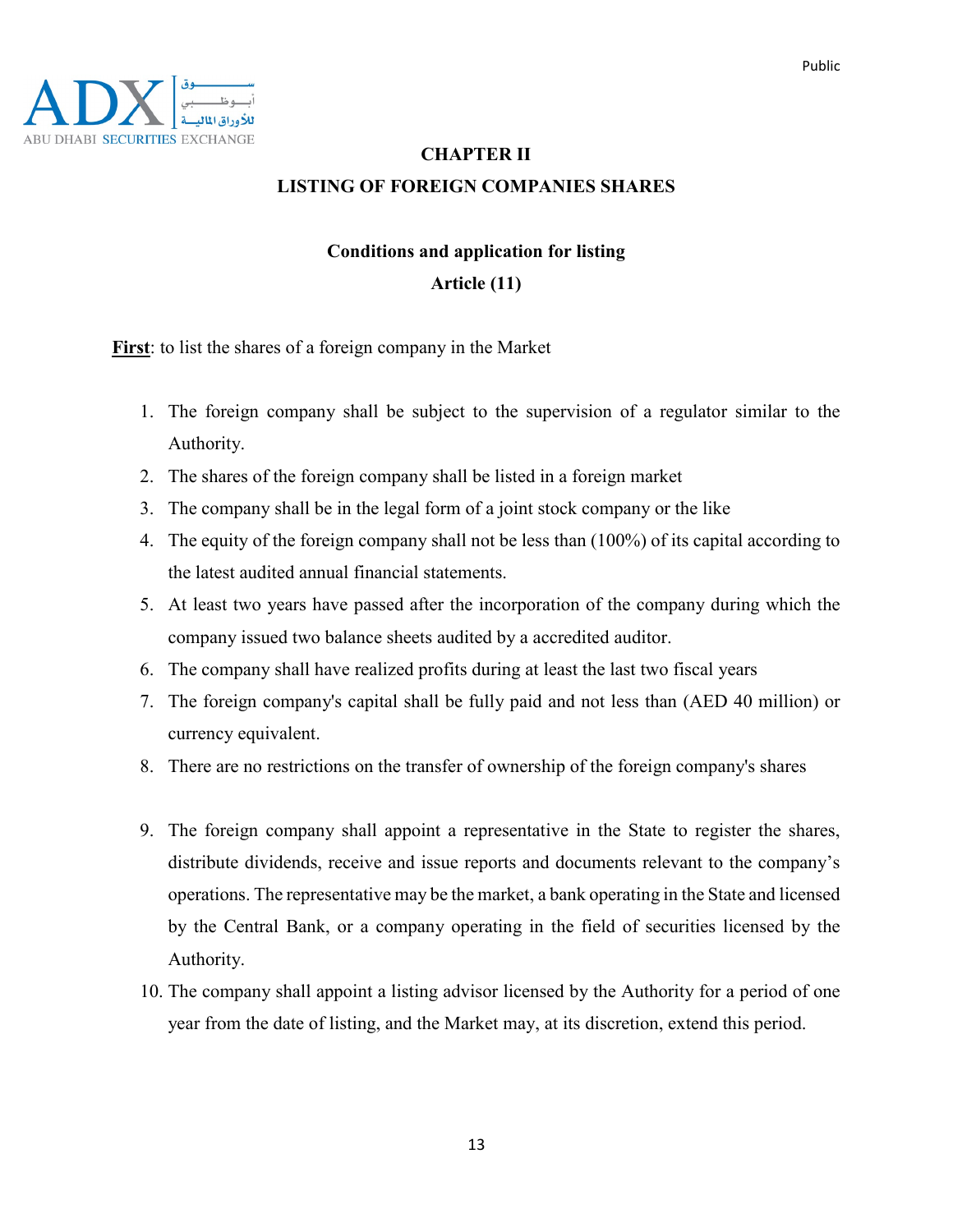

Second: the foreign company wishes to list its shares shall submit the application for listing signed by the legal representative of the company with the following enclosed:

- 1. Information set forth in Article 6 of these Regulations, including the certificate of registration of a foreign company with the State of nationality.
- 2. Document proving the listing of the shares of the foreign company in a foreign market.
- 3. Name of the market(s) with which the company is listed
- 4. The approval or no objection of the foreign market in which the foreign company's shares are listed to list its shares in the Market if so is required by the foreign market legislation in which the foreign company's shares are listed.
- 5. The document of appointment of listing advisor and the representative of the foreign company in the State who performs the functions of registering shares, distributing dividends, receiving and issuing reports and documents related to the foreign company's business.
- 6. The Company's undertaking to comply with all disclosure requirements applicable to local companies listed on the Market.

**Third**: The foreign company that has been approved to list its shares is obliged to disclose the following:

- 1. Information, data and reports referred to in Article 9 of these Regulations relating to the obligations of the listed Local Company.
- 2. Any inconsistency between the provisions of these Regulations and the foreign market regulations in which the shares of the company are listed, or any material changes to the regulations of listing in the foreign market.

**Fourth**: The Market may, in specific cases, agree to list the shares of a foreign company which is not listed in a foreign market if is deemed appropriate by the Market.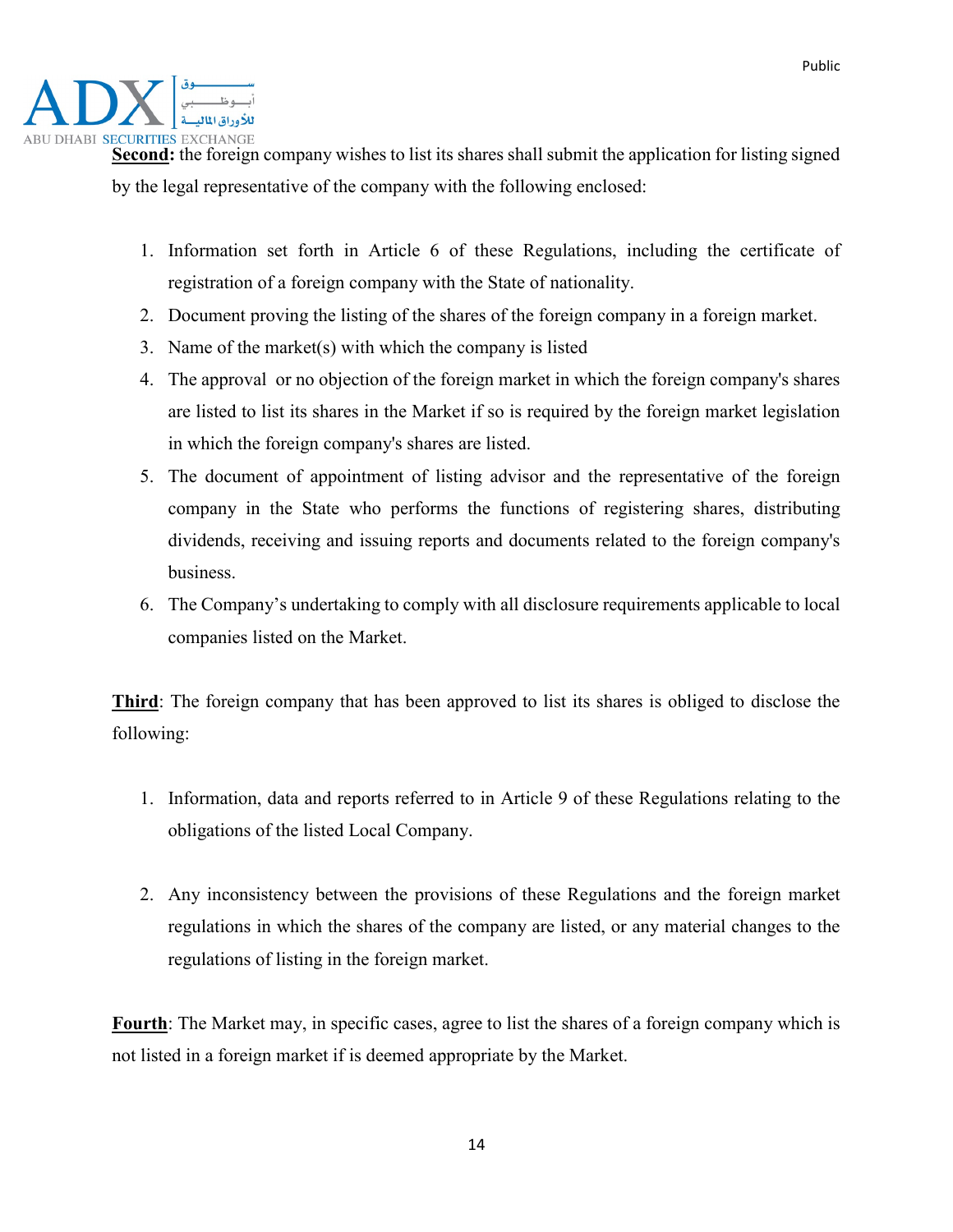Public



**Fifth**: The Market may apply the Corporate Governance Guide for public joint stock companies issued by the Authority to foreign companies listed in the Market as it deems appropriate **Sixth**: The shares of the foreign joint stock company or the like shall be listed for the first time in the second category of the First Market, and the provisions for the transfer between the First and Second Categories shall apply in accordance with Article 4 of these Regulations, and shall be listed in the Second Market if a private joint stock company or the like.

# **Suspension of trading of the shares of the foreign company Article (12)**

The Market may suspend the trading of the shares of the foreign company in the event of their trading is suspended in the foreign market specified in Article (11/First/2) of these Regulations, in all cases of trading suspension that applies to the shares of the listed local companies set out in Article (10) of these Regulations, or if any decision was issued by the competent authority in the foreign market in which the company's shares are listed stating that the company did not comply with the legislation in force therein.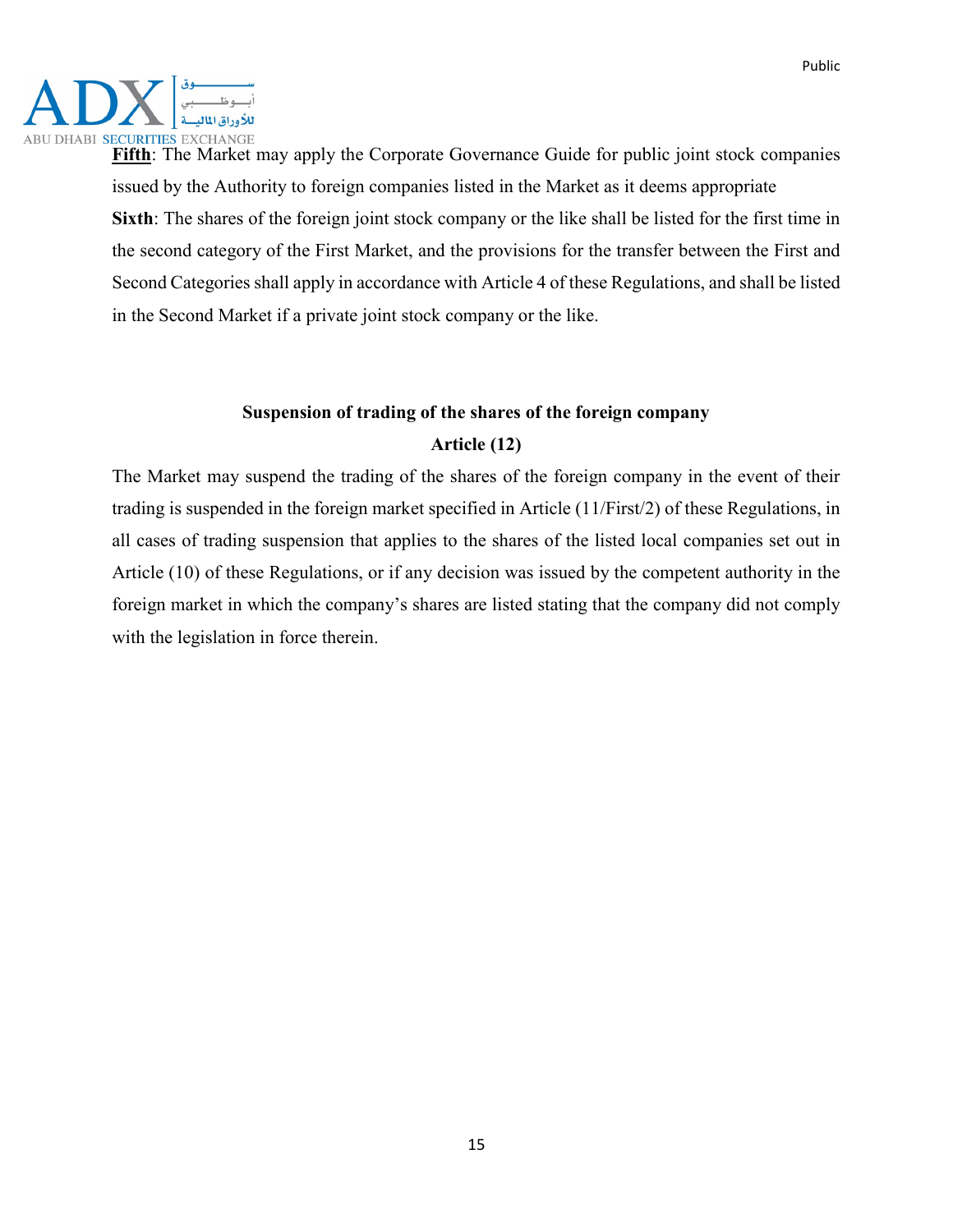

# **CHAPTER III LISTING THE SHARES OF FREE ZONES COMPANIES Conditions and Application for Listing Article (13)**

**First**: For listing of a free zone company shares in the Market the following conditions shall be met:

- 1. The company's capital must be divided into shares which must ensure equal equity rights for the shareholders within the concerned category
- 2. There are no restrictions on the transfer of ownership of the company's shares
- 3. The net equity in the company shall not be less than (100%) of its paid up capital
- 4. The company has undertaken its activity, directly or indirectly, through one or more of its subsidiaries, and issued its annual financial statements audited by its auditor, on its business or on the business of its subsidiaries for at least the two financial years preceding the application for listing. The company, in which the government owns at least (25%) of its shares, is excluded.
- 5. The company shall appoint a listing advisor authorized by the Authority for one year from the date of listing. Such duration may be extended by the Market as it deems appropriate, at least three months before the end of the duration of its appointment.

**Second**: The Free Zone company that wishes to list its shares shall submit the application for listing signed by the legal representative of the company with the following enclosed:

- 1. Information set forth in Article 6 of these Regulations, including the certificate of registration of the company with the free zone.
- 2. No objection of the regulatory authority similar to the Authority in the financial free zone or the companies' registrar at the free zone, as the case may be, to the listing in the Market.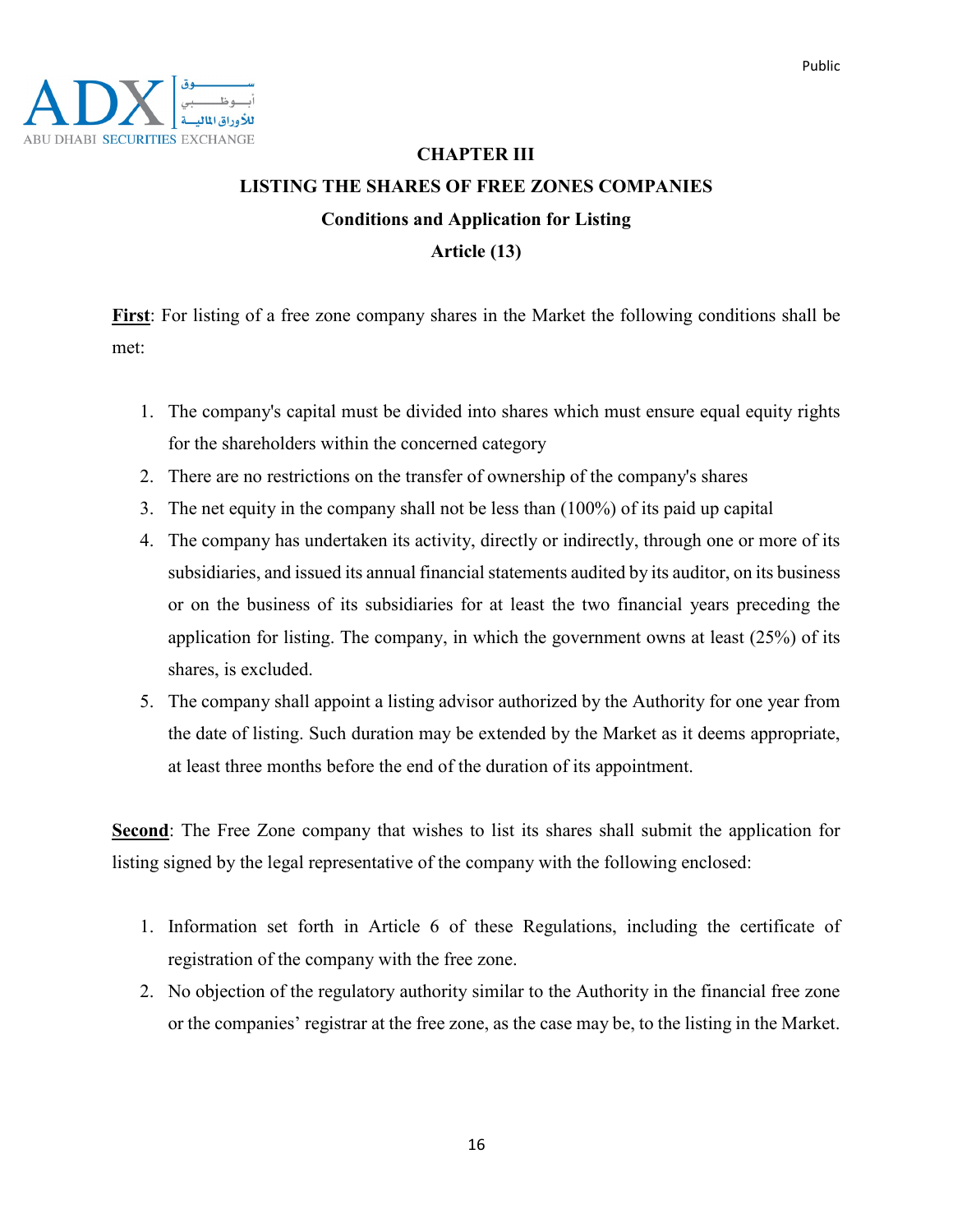

- 3. Approval or no objection of the foreign market in which the shares of the Free Zone Company are listed, if the company is listed in a foreign market, to list its shares in the Market if the foreign market legislation so requires.
- 4. The document of appointment of a listing advisor
- 5. Membership of the Board of Directors members, executive directors and their first-degree relatives in the boards of directors of other free zone companies.
- 6. The name of the market(s) in which the company is listed.

**Third**: The free zone company that has been approved to list its shares is required to disclose the following to the Market:

- 1. Information, data and reports referred to in article 9 of these Regulations relating to the obligations of the listed Local Company.
- 2. Any inconsistency between the provisions of these Regulations and the relevant regulations of the free zone or the foreign market in which the shares of the company are listed, or any material changes to the regulations of listing in the foreign market, as the case may be.

### **Fourth**:

- 1. The shares of the free zone company shall be listed for the first time in the second category of the First Market if public joint stock company or the like, and the provisions for the transfer between the First and Second Categories shall apply in accordance with Article 4 of these Regulations, and is listed in the second market if it is a private joint stock company or the like.
- 2. The CEO may approve the listing of the free zone company if it is a public joint stock company or the like directly in the first category of the First Market despite not fulfilling the conditions for listing in this category if he deems that the volume of the company's activity and financial results qualify it for listing in this category.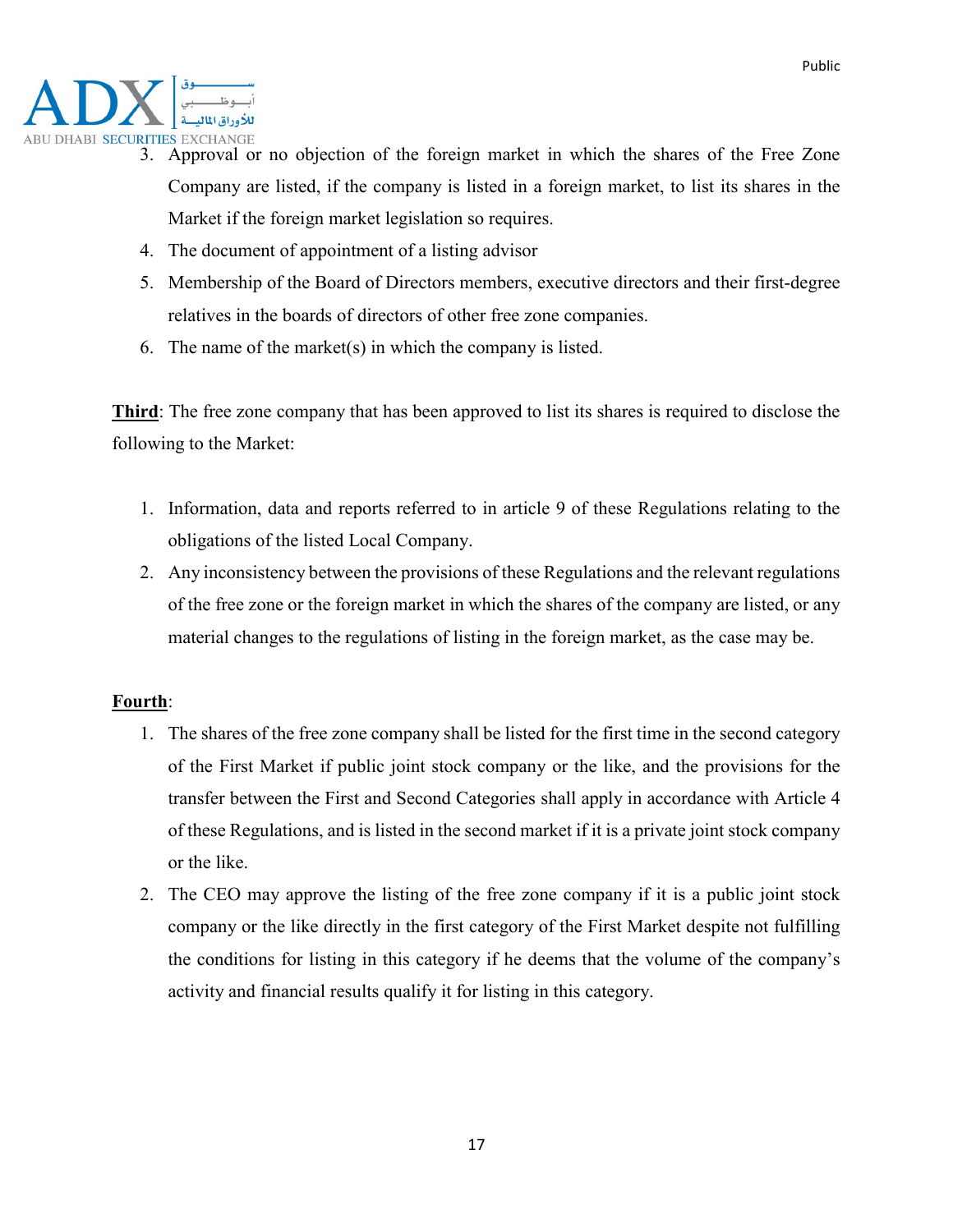Public



**Fifth**: The Market may apply the Corporate Governance Guide for public shareholding companies issued by the Authority to the free zone companies listed in the Market as it deems appropriate.

**Sixth**: The Free Zone Company is obliged to appoint an independent external auditor to audit and review its annual and interim financial statements in accordance with international standards approved by the Authority and any other requirements it deems appropriate.

### **Article (14)**

The security issued in a financial free zone or a free zone within the State shall be listed in accordance with the provisions of listing foreign securities applicable in these Regulation, unless otherwise provided

# **Suspension of trading of free zone companies' shares Article (15)**

The Market is obligated to suspend the trading the shares of the free zone company in the event of suspension of its trading in the free zone market or in the foreign market, to suspend trading in the shares of the free zone company in all trading suspension applicable to shares of the listed local companies set out in Article (10) of these Regulations, or If any decision is issued by the competent authority in the foreign market or the free zone market in which the company's shares are listed stating that the company has not adhered to the legislation in force therein.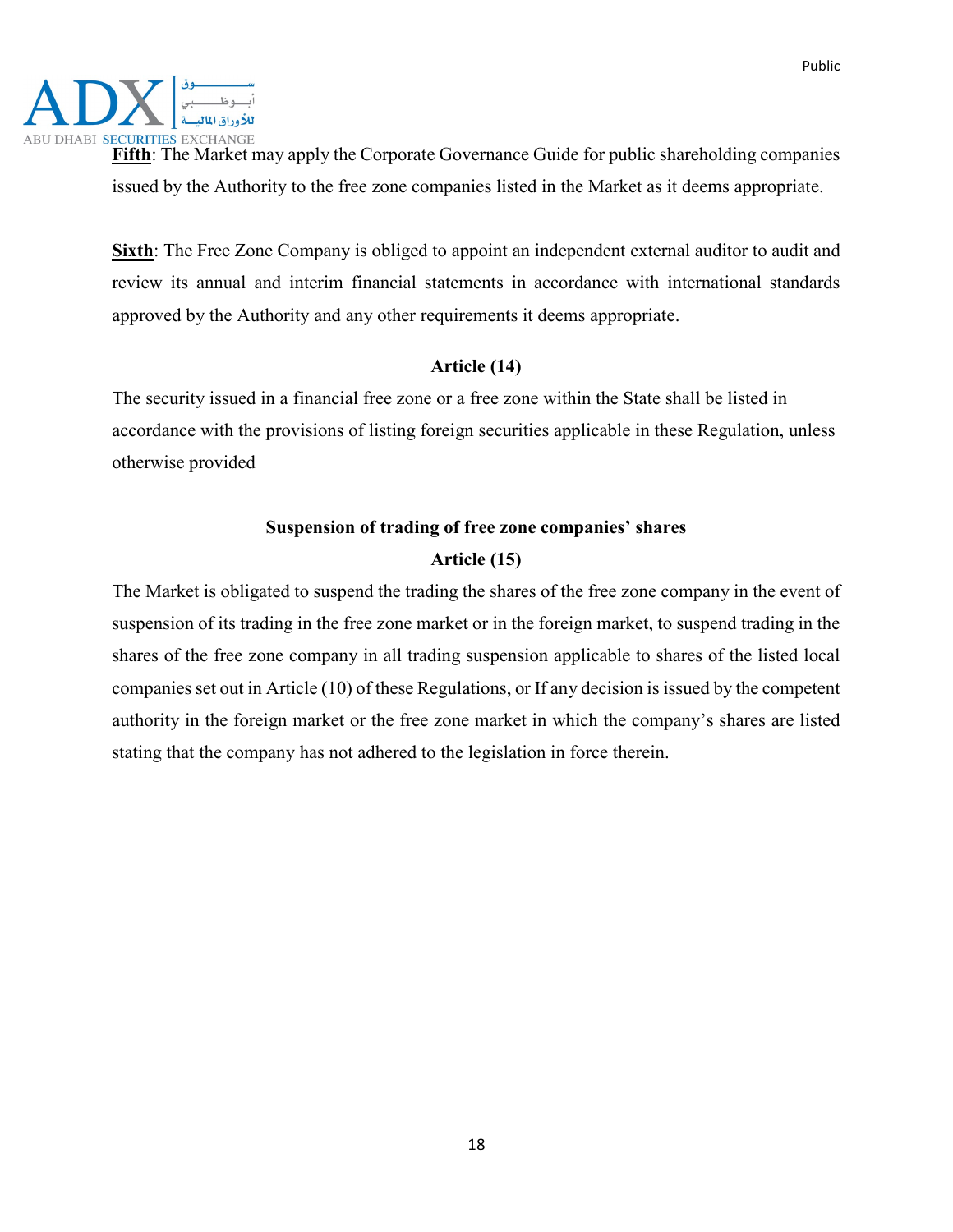### **CHAPTER FOUR**

#### **LISTING OF SPECIAL PURPOSE ACQUISITION VEHICLE**

**Article (16)**

- 1. Shares issued by Special Purpose Acquisition Vehicles shall be listed in category 1 or category 2 of the First Market in accordance with the requirements for listing of local companies set forth in Chapter I of these Regulations and shall be subject to the general provisions contained herein to the extent that they do not conflict with the provisions specified in this chapter.
- 2. Warrants issued Special Purpose Acquisition Vehicles shall be listed following the end of the completion of subscription and allocation procedures, provided that the Market is provided with the prospectus and any other documents or information requested by the Market.

#### **Article (17)**

Apart from the provisions in Chapter I herein on the listing of companies' shares, the following provisions shall be taken into account on the listing of securities issued by Special Purpose Acquisition Vehicles:

- 1. A Special Purpose Acquisition Vehicle is not obliged to prepare or submit any audited or interim financial statements or any information about its activities as a precondition for the listing of securities issued by such companies in the market, However:
	- (a) A Special Purpose Acquisition Vehicle shall, prior to the date of listing of its securities, provide the Market with an opening budget as a condition for listing the securities issued by such companies. Such budget shall be audited by an auditor.
	- (b) A Special Purpose Acquisition Vehicle is obliged to disclose to the Market all information, data and reports referred to in Article 9 herein.
- 2. A Special Purpose Acquisition Vehicle is obliged at no time to place its issued capital at less than AED 100 million and the ownership of sponsors shall not be more than 20% nor less than 3% of the issued capital of the Special Purpose Acquisition Vehicle.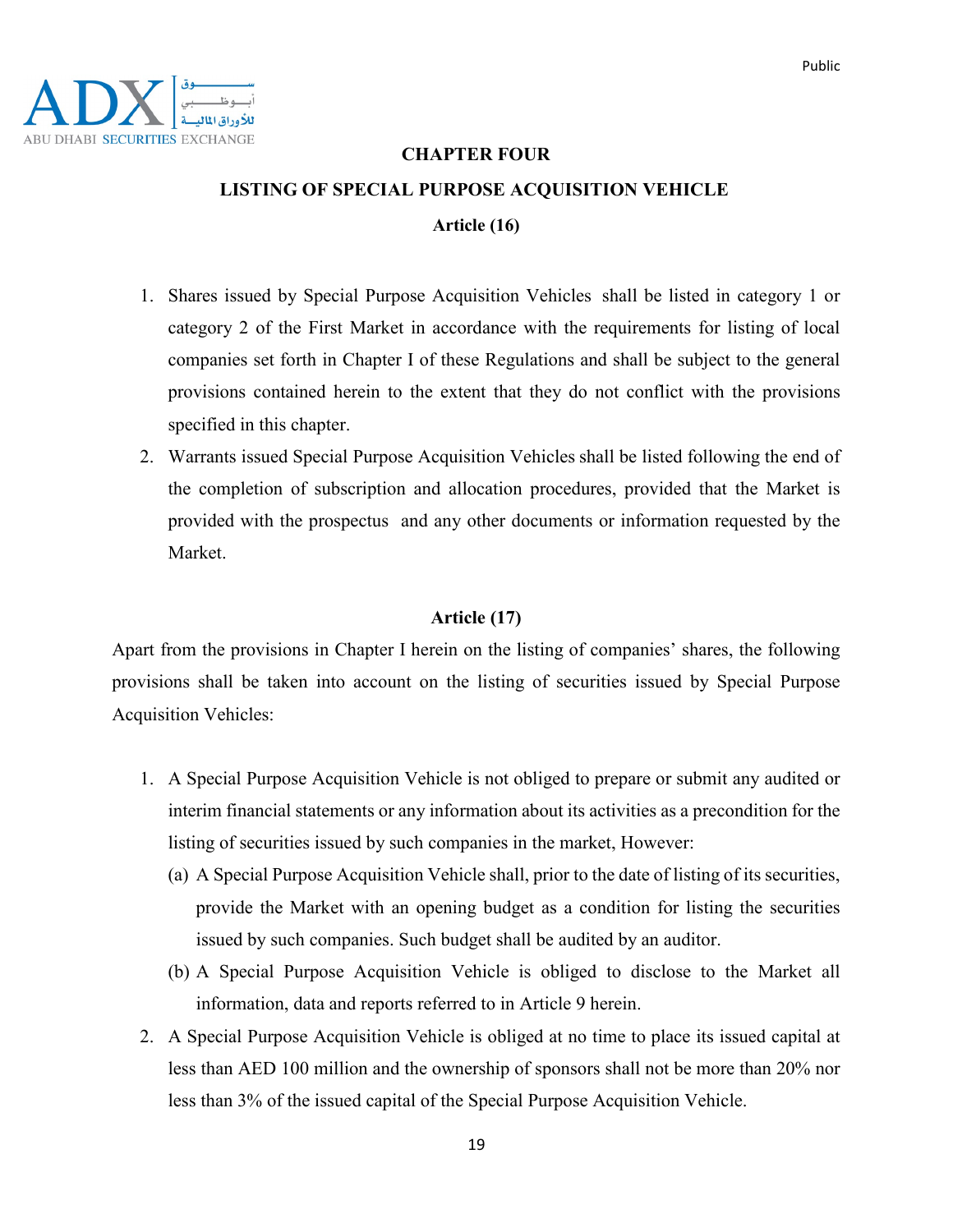

- 3. A Special Purpose Acquisition Vehicle shall immediately provide the Market with an update of the information submitted if any of the following cases occur:
- (a) Any material change in any of the data contained in the prospectus prepared for the purposes of public subscription, including any change in the data contained in the prospectus, which may be required by the regulations issued by the Authority.
- (b) When the Special Purpose Acquisition Vehicle becomes aware that it will not be able to complete the business consolidation process during the period specified for business consolidation and the reasons for that.
- (c) In the event that the potential business consolidation transaction is not completed by any of its parties for any reason, and in this case the Special Purpose Acquisition Vehicle is obligated to notify the Market of the reasons for the non-completion of the business consolidation process, the financial impact of this on the Special Purpose Acquisition Vehicle, and the proposed procedures to be taken to protect the interests of the shareholders of this company
- 4. The Special Purpose Acquisition Vehicle shall provide the Market with the following data with regard to any potential business consolidation transaction once available:
	- (a) A description of the activities of the the Special Purpose Acquisition Vehicle Target Entity, and all channels through which publicly available information, including the financial data of the Target Company, can be obtained.
	- (b) The main conditions of the proposed business consolidation transaction, including the possible decrease in the shareholder's ownership of securities due to the percentage of securities owned by the sponsors or may be issued to these entities.
	- (c) The timeframe for negotiating the business consolidation transaction
	- (d) A description of the procedure that the Special Purpose Acquisition Vehicle has followed or will follow to assess the Target Entity.
	- (e) Any information or data about Target Entity that is in the possession of the Special Purpose Acquisition Vehicle, or is expected to be in its possession.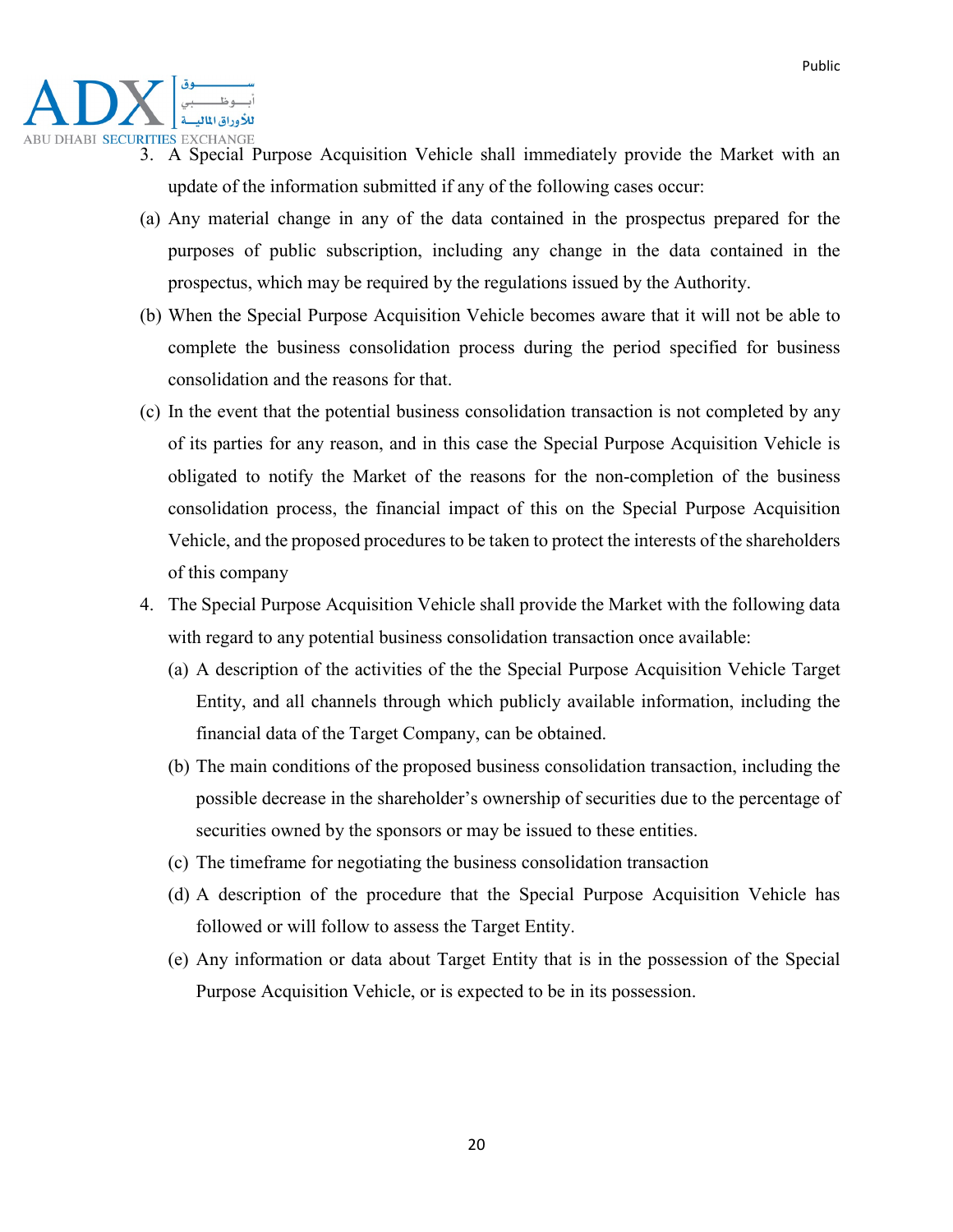

### **Article (18)**

- 1. The company's shares shall continue to be listed after the business consolidation is completed and are subject to all the continuing obligations of the companies listed in the Market
- 2. The Market shall delist the securities issued by the Special Purpose Acquisition Vehicle if that company fails to complete the business consolidation transaction within the time periods stipulated in the regulations of the Authority.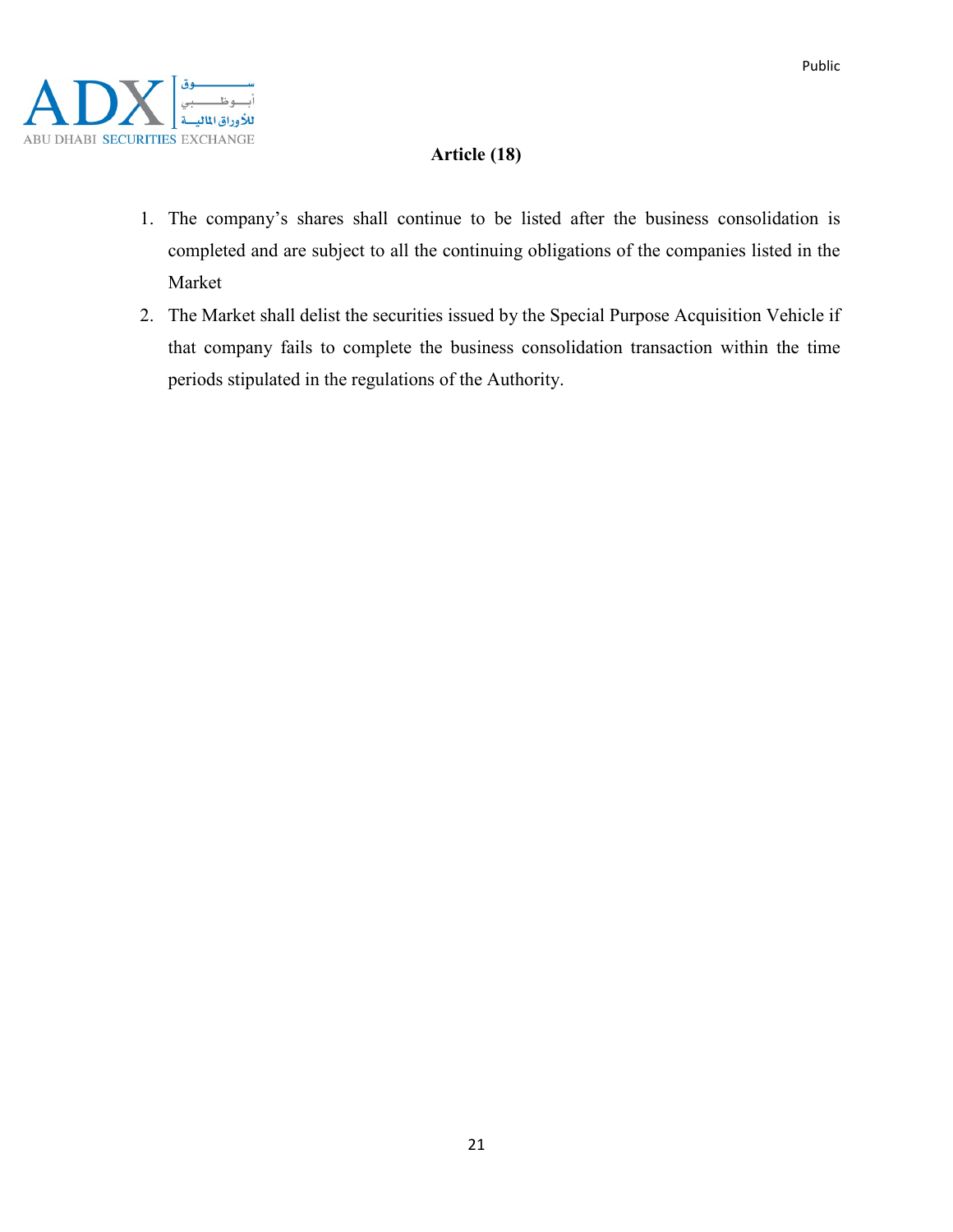### **CHAPTER V LISTING OF DEBT SECURITIES AND SUKUK**

# **Application for Listing**

### **Article (19)**

### **First**:

- 1. For the purposes of the texts contained in these Regulations relating to the listing of Debt Securities and Sukuk, the issuing company means the company issuing Debt Securities or Sukuk, as the case may be.
- 2. the issuing company that wishes to list Debt Securities or Sukuk must submit an application for listing signed by the legal representative of the company to the Market with the following enclosed:
	- a. the prospectus of the Debt Securities or Sukuk to be listed
	- b. Summary of conditions of issue
	- c. The issuing Company's annual report for the last fiscal years preceding the date of submitting the application for listing, which shall include the Board of Directors report, the company's audited financial statements, the report of its auditor.
	- d. the interim financial statements of the issuing company audited by the auditor covering the period from the beginning of the fiscal year to the end of the quarter preceding the submission of the application for listing
	- e. the names of the members of the Board of Directors and the executive directors of the issuing Company and the statement of securities issued by the Company owned by any of them, their relatives and their membership in the boards of other companies in the State.
	- f. Any information or data that the Market deems necessary to decide on listing.
	- g. Details on the conversion of Debt Securities or Sukuk to shares if such instruments are convertible into shares.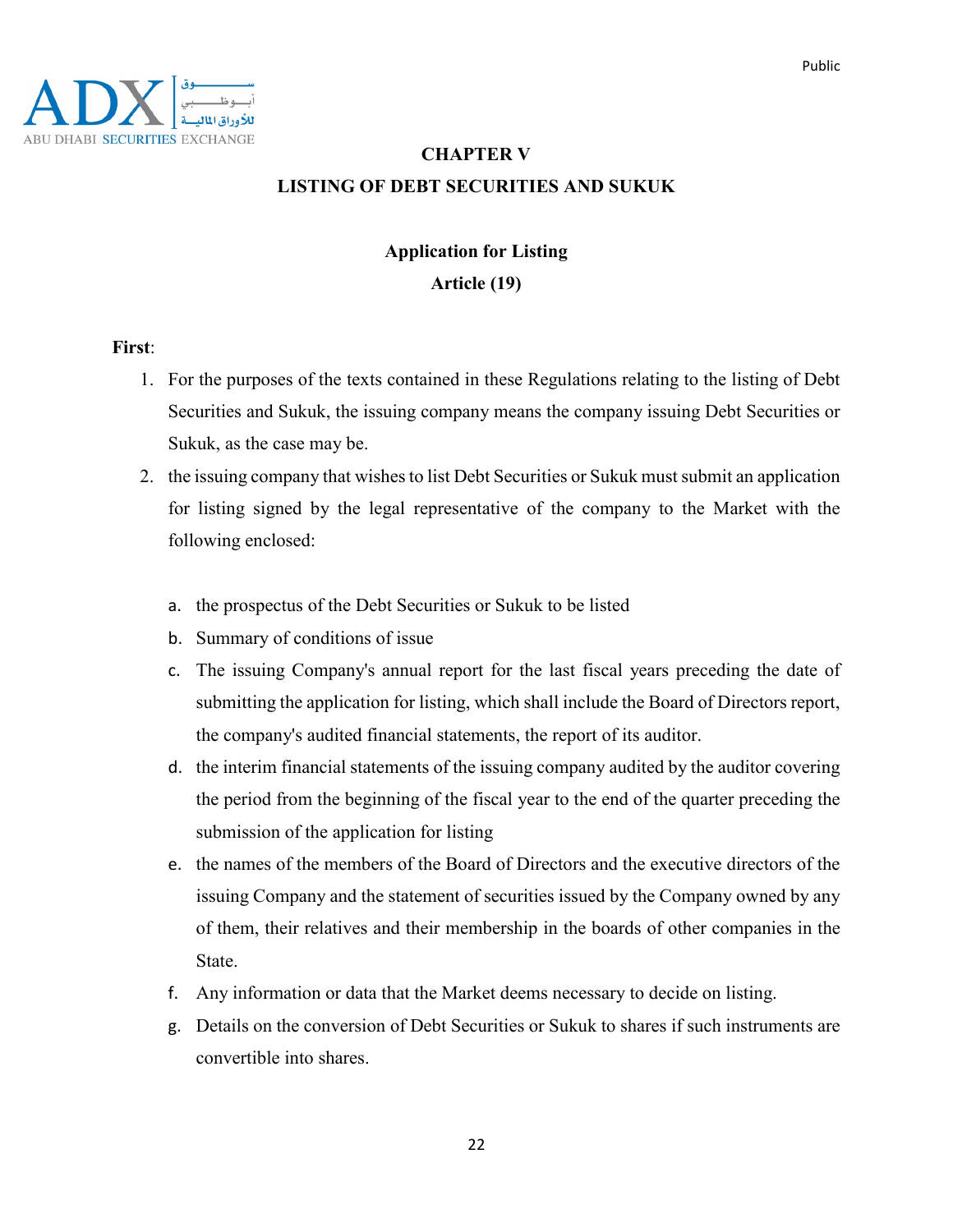

**Second**: The Market may list government or foreign government issued Debt Securities or Sukuk in accordance with these Regulations, after submitting an application for listing and provide the Market with all information and data on the instruments to be listed in the Market in accordance with the form approved by the Market for the purpose of listing.

### **Third**:

- 1. The Market may list foreign Debt Securities or Sukuk listed in a foreign market in accordance with these Regulations, after submitting an application for listing and provide the Market with all data and information contained inclause "First" of this Article, Including the approval of the issuing company's board of directors or its listing representative and evidence of the listing of Debt Securities or Sukuk in a foreign market and in accordance with the form approved by the Market for the purposes of listing, as the case may be, and any other information the Market deems necessary to be able to take the listing decision.
- 2. The Market may, in specific cases, list foreign Debt Securties or Sukuk that are not listed in a foreign market if the Market sees the feasibility of listing
- **Fourth**: The Market may list the issuance of free zone companies of Debt Securities or Sukuk in accordance with the provisions of these Regulations after submitting an application for listing and providing the Market with all the data and information mentioned in clause (First) of this article, including the approval of the company's board of directors and in accordance with the form approved by the Market for the purposes of listing, as the case may be, and any other information that the Market deems necessary to be able to take the listing decision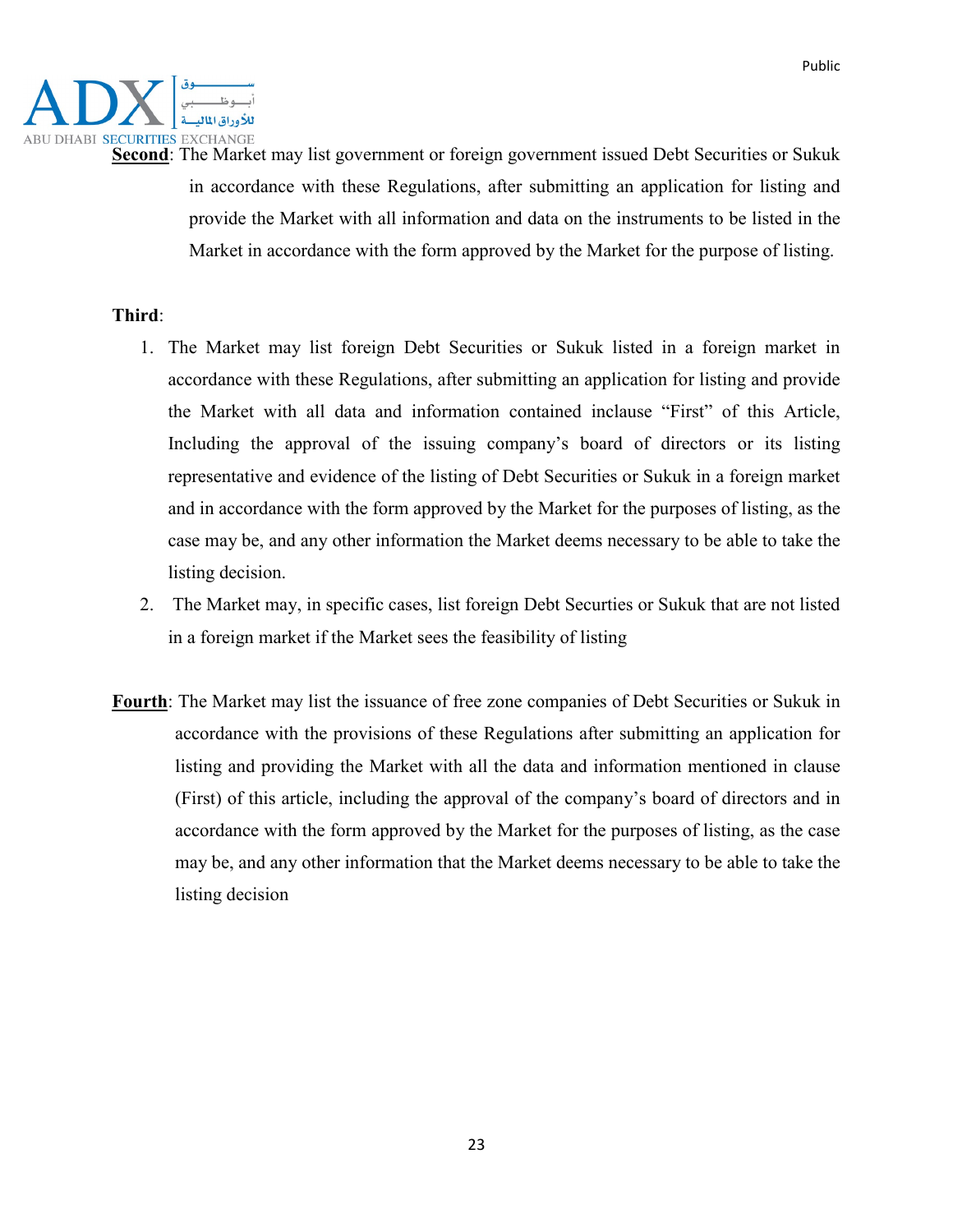

# **Obligations Subsequent to listing Article (20)**

- 1. The issuing company which Debt Securities or Sukuk has been listed in the Market shall disclose the following information, data and reports:
	- a. The information and reports of the company and the decisions issued by it that would have a material impact on the price or trading volume of Debt Securities or Sukuk or the transactions that take place on them in the Market or on its ability to fulfill its obligations or any liquidation or dissolution of the issuing company, as soon as this incident or information is known.
	- b. The data, information and reports that the listed companies are obligated to provide to the Market and which are stated in Article (9) of these Regulations, save what is stated in items (8 and 9) of that Article.
	- c. Any failure to pay interest or profits due to the owners of listed Debt Securities or Sukuk.
	- d. any modification to the prospectus and terms of subscription.
	- e. Any reduction in the nominal value, decrease or redemption of a number of listed Debt Securities or Sukuk
	- f. Any issuance of new securities by the issuing company
	- g. Any appointment or replacement of the payment trust or agent, where applicable
	- h. All correspondence addressed by the issuing company or the obligor to holders of Debt Securities or retail Sukuk and any information or documents related to meetings of holders of Debt Securities or retail Sukuk immediately upon issuance
- 2. In addition to the obligations stipulated in Clause (1) of this Article, the foreign issuing company and the issuing company established in the free zones that have listed Debt Securities or Sukuk in the Market are obligated to:
	- a. Immediately notify the Market when any conflict occurs between the provisions of the state legislation and the foreign market regulations in which any of the Debt Securities or Sukuk are listed, in order for the Market to take the decisions and procedures it deems appropriate after consultation with the Authority.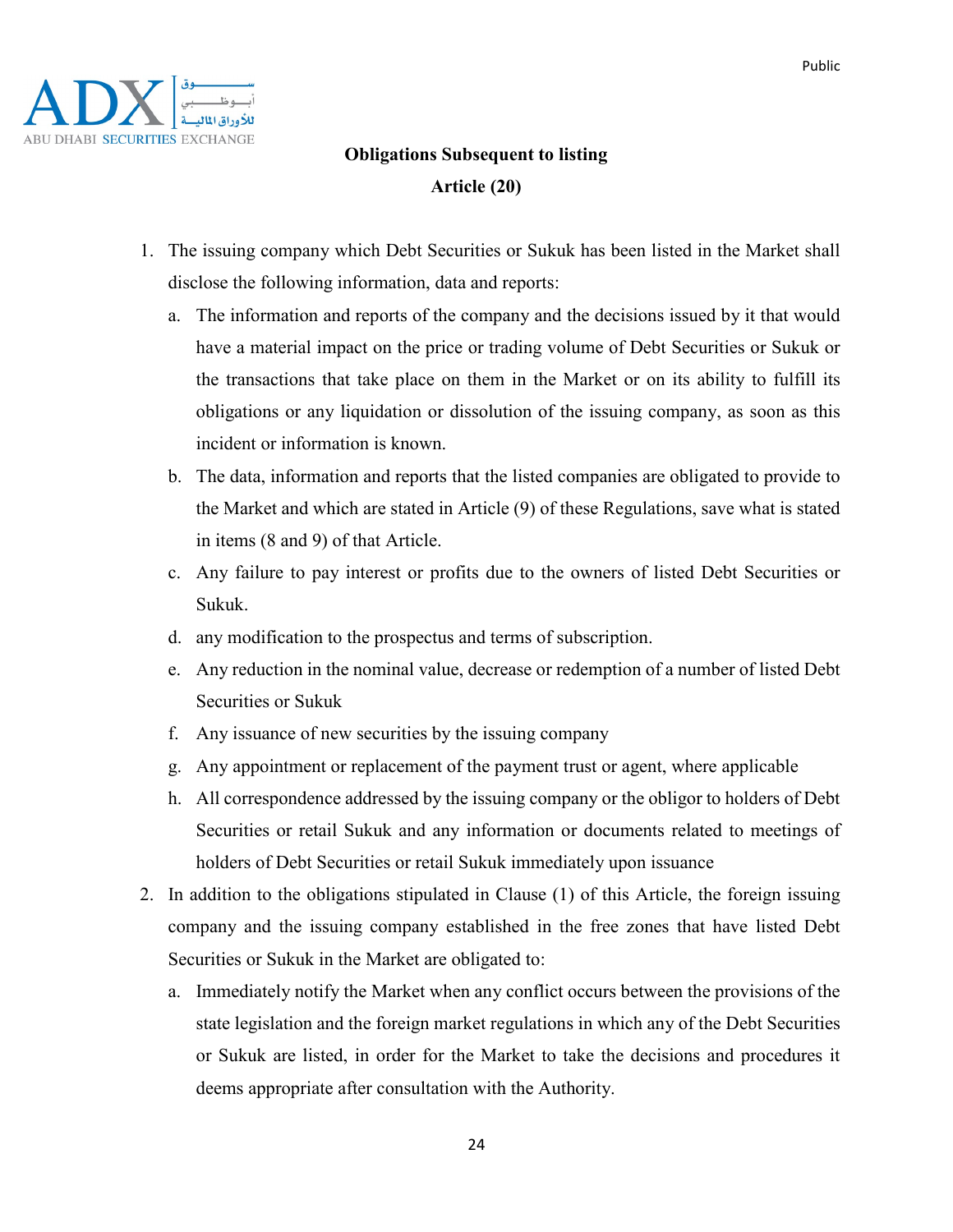

- b. Provide the Market with all the information and documents that are notified or provided to the foreign market, through electronic means, on the form prepared for that with the Market, and by publishing them on the website of the issuing company.
- c. Notify the Market immediately of any change in any law, legislation or regulation in the country of the foreign issuing company or in the free zone, as the case may be, or any other country that may affect the trading or the price of Debt Securities or Sukuk listed in the Market, including any change or amendment to any tax legislation.
- d. Notify the Market immediately in the event of cancellation of the listing of the Debt Securities or Sukuk of the foreign issuing company or the issuing company established in the free zone in its foreign market - as the case may be - or if any penalties are imposed on the issuing company by the foreign market or by the regulatory authority to which it is subject, and It must notify the Market immediately of any material changes to the listing regulations of the foreign market.
- e. Provide the Market with annual financial statements and interim financial reports filed with the foreign market, as the case may be, and any circulars or notifications sent to holders of listed Debt Securities or Sukuk, immediately upon issuance of any of them, through electronic means, and on the form prepared by the Market for that purpose, and by publishing them on the website of the issuing company.
- f. Notify the Market of any changes that may occur to the data contained in this clause for the issuing company or the guarantor if the issuance is guaranteed.
- 3. Governmental entities or foreign governments that issue any Debt Securities or Sukuk listed in the Market are obligated to disclose any information or decisions that may affect the price and trading volume of listed Debt Securities or Sukuk.

# **Suspension of Debt Securities and Sukuk Trading Article (21)**

The Market may suspend trading of the listed Debt Securities and Sukuk in any of the following cases:

1. Failure of the issuer to comply with the prospectus or the terms of the issue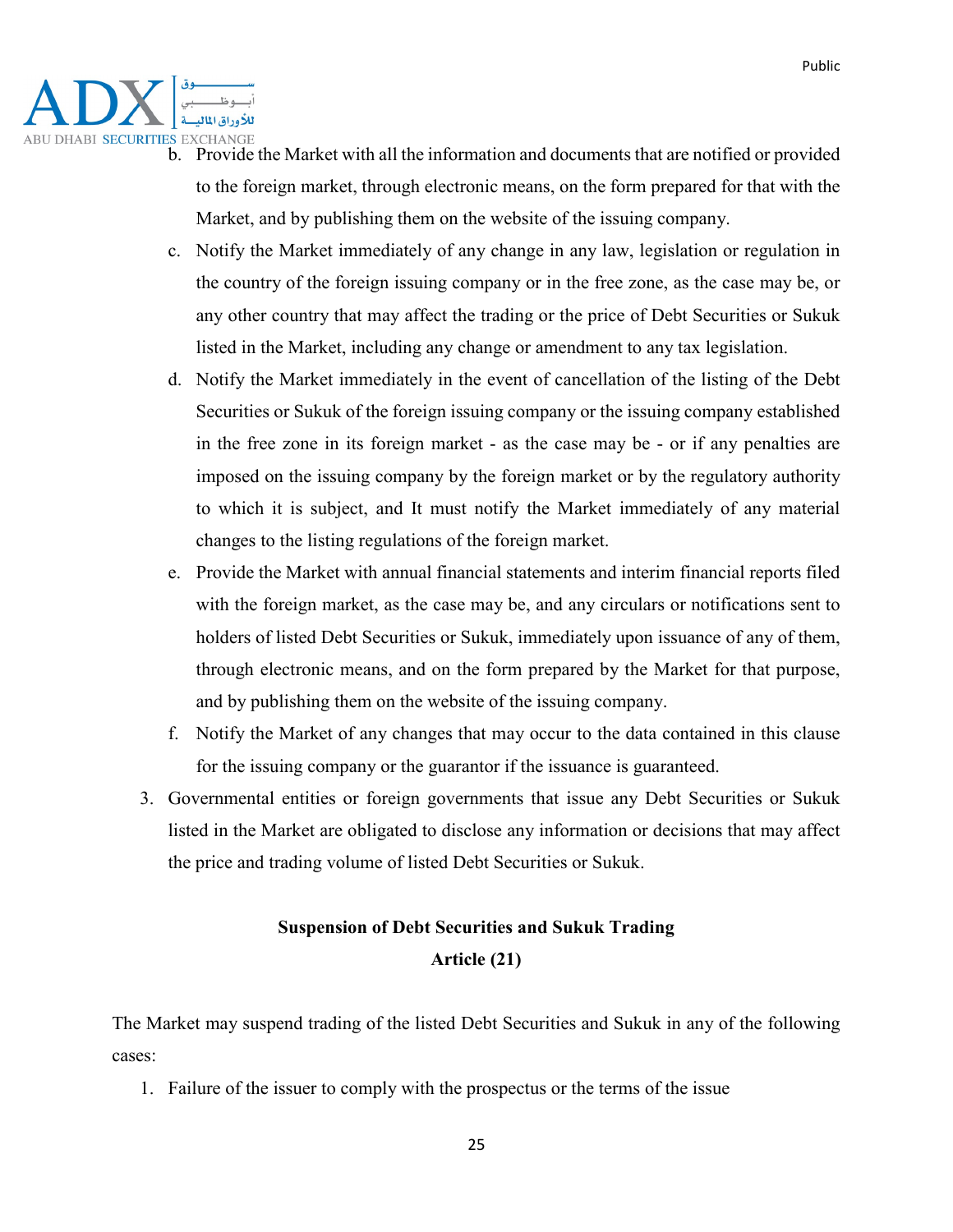

- 2. If the issuer breaches any of the listing conditions, obligations or requirements contained in these Regulations or any relevant applicable legislation.
- 3. If the issuer submits a justified request to suspend trading that shall include the period of suspension of trading and the proposed mechanism for transferring ownership after suspension of trading.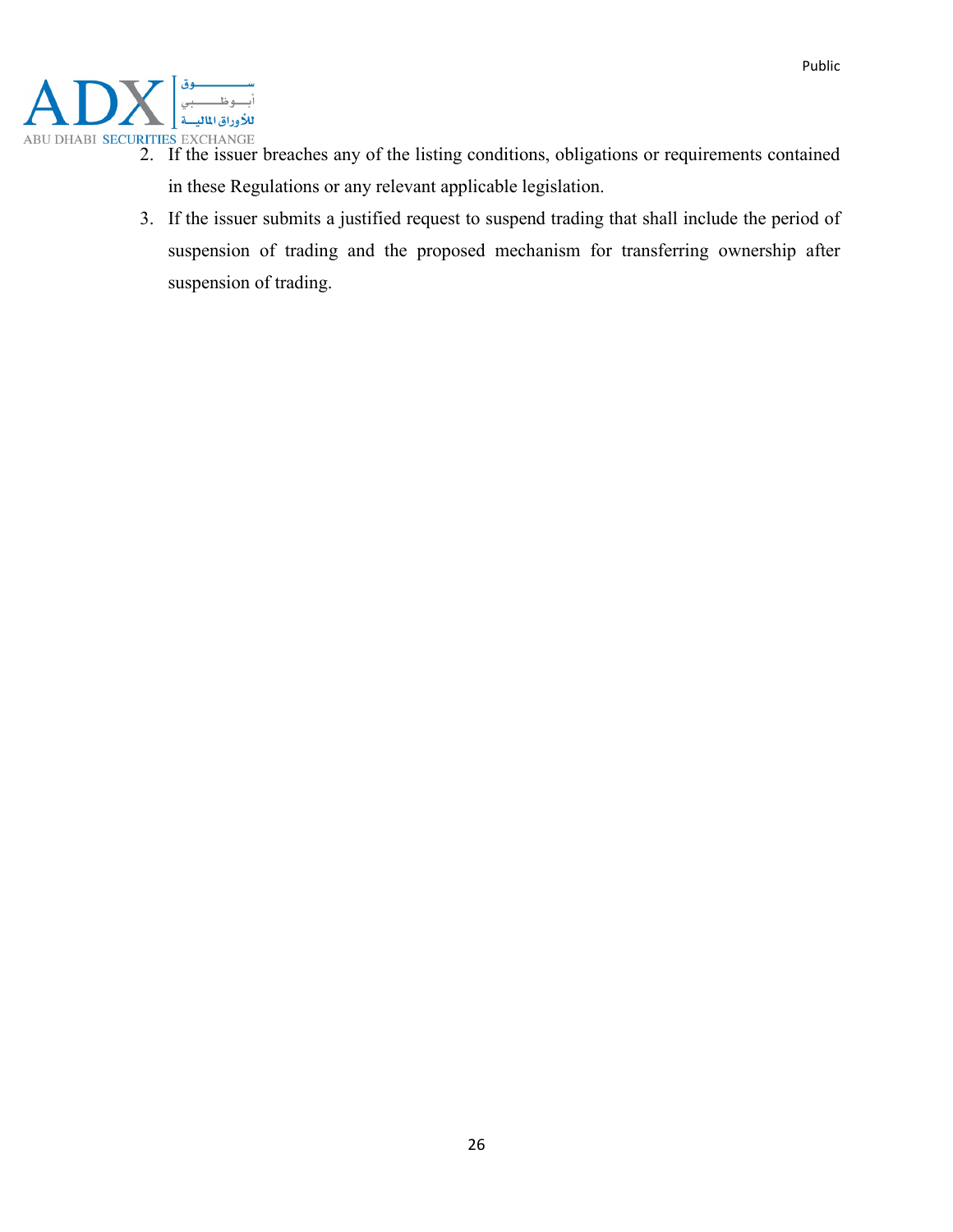

# **CHAPTER VI LISTING OF THE UNITS OF INVESTMENT FUND**

### **Listing Conditions**

### **Article (22)**

The following conditions shall be met to list the units of investment fund or a foreign investment fund in the Market:

- 1. The fund shall be incorporated and licensed by the Authority of not foreign fund
- 2. The prospectus of the Fund shall provide for listing without any restrictions or impediments
- 3. The Fund shall satisfy the technical requirements of listing in the Market
- 4. The mutual fund shall appoint at least one liquidity provider approved by the Market
- 5. Appointment of a representative of the foreign fund in the State

### **Application for Listing**

### **Article (23)**

# **The management company or the representative of the foreign fund, who wishes to list its units in the Market, shall submit the application for listing with the following enclosed:**

- 1. A copy of the approval of the Authority to register the units of the fund
- 2. A copy of the Fund's Articles and Memorandum of Association, if any, according to the nature of the Fund
- 3. Copy of the units of the Fund prospectus submitted to the Authority for registering the fund's investment units.
- 4. A copy of the register of holders of units to be listed, if any.
- 5. A summary of the Fund investment policy, including methods and criteria of diversifying the Fund's investments and the investment decision-making methodology.
- 6. The Applicant's information and contact details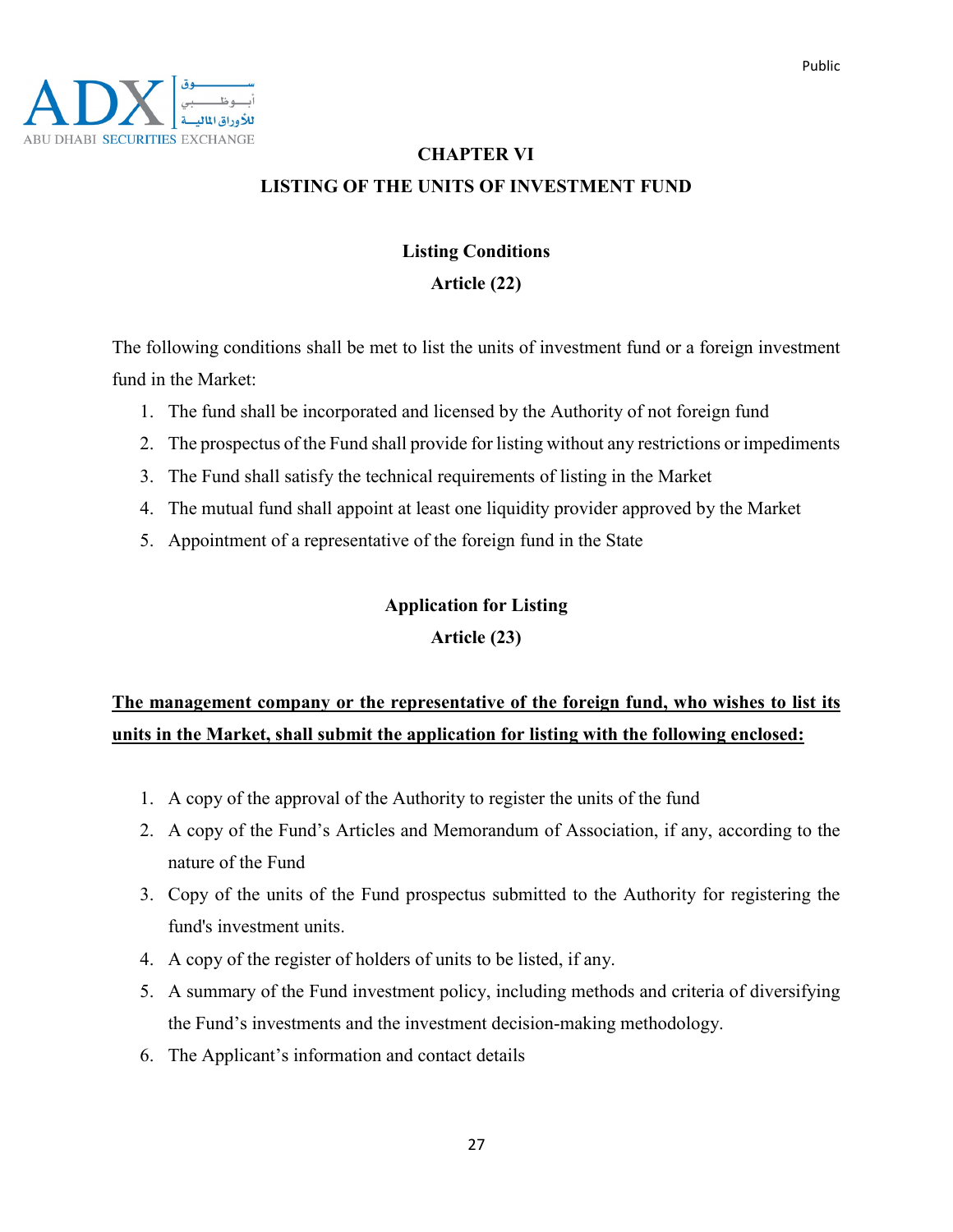

- 7. The approval or no objection of the regulatory authority and the Market in which the Foreign Fund is listed at its place of incorporation for listing the Fund's units on the Market of so is required by the legislation of that regulatory authority or the Market.
- 8. The financial statements audited by the external auditor of the Fund for the last two years preceding the date of submitting the listing application, if available.
- 9. The interim financial statements for the period from the end of the financial year preceding the application for listing until the end of the last quarter preceding the date of that application, provided that they are reviewed by the external auditor of the foreign fund, if available.
- 10. List of the persons who with their minor children hold (5%) or more of the Funds units or any other corporate person holding the same percentage.
- 11. A statement of the important events from its date of incorporation until the date on which the listing application is submitted (if any).
- 12. Clarifying the pricing mechanism of the Fund's units, when they are first listed in the Market.
- 13. Details of the international classification number issued to the Fund
- 14. The events in which the holders of the Fund's units should be called for a meeting. The powers of the holders of the units should be determined according to the type each meeting.
- 15. The events in which the Fund's constitutional documents and prospectus should be amended and the methodology of such amendment.
- 16. All expenses and financial encumbrances of the Fund, including asset management fees, administrative services fees and any other fees or charges, shall be identified.
- 17. The lending arrangements for the Fund's units shall be explained (if any).
- 18. A summary of the risks associated with investing in the Fund and the risk aversion strategy.
- 19. A summary of the tax consequences on the holders of the Fund's units (if any)
- 20. Any other documents or information as may be requested by the Market.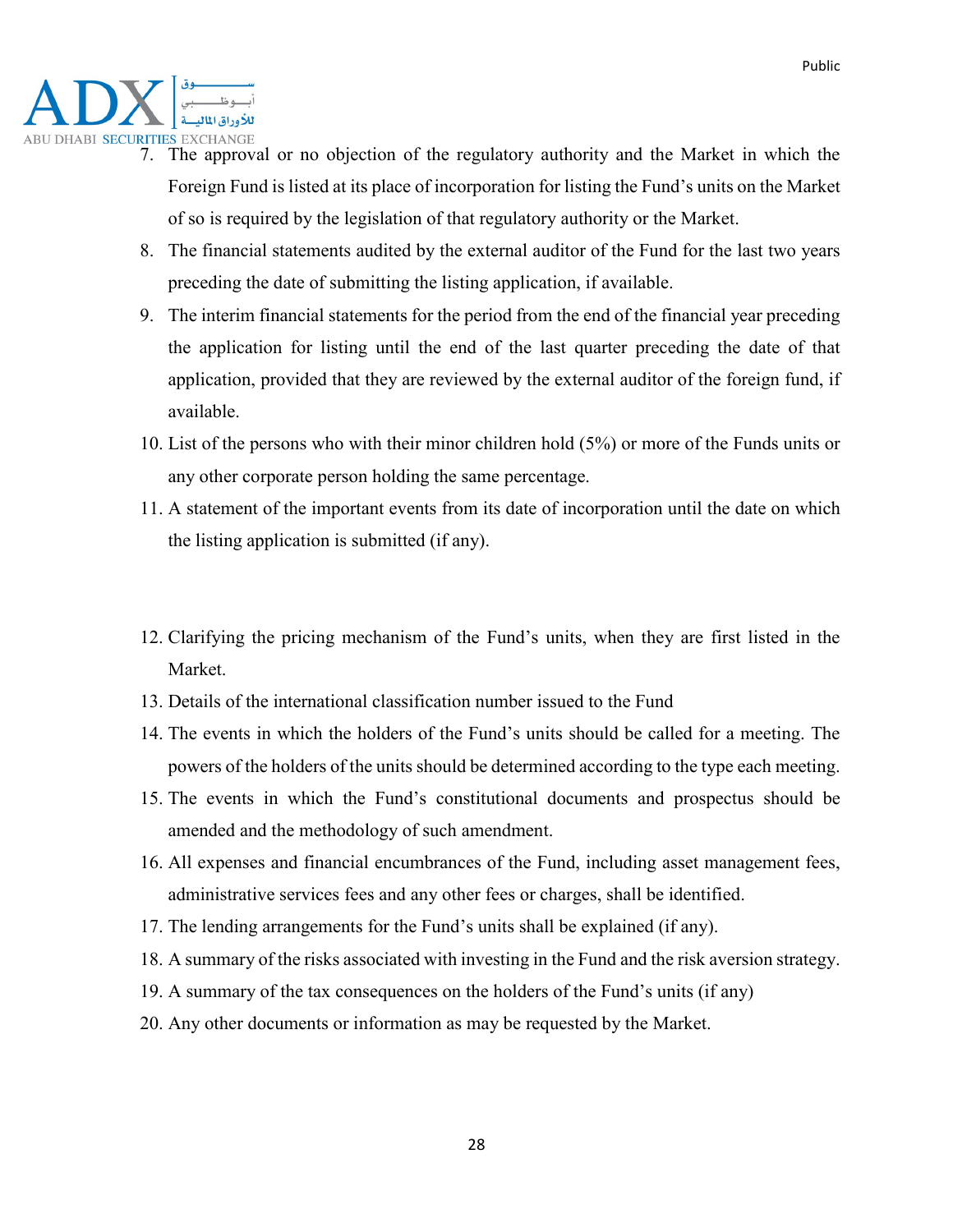

# **Obligations subsequent to listing Article (24)**

The investments management company or the representative of the foreign fund shall constantly comply with the following:

- 1. The requirements for listing shall continue to be met, and corrective measures taken should they be breached to ensure that the Fund complies with them.
- 2. Provide the Market with a copy of any amendments to the prospectus, the partnership agreement, the Articles, or Memorandum of Association once approved.
- 3. The terms specified by the Market for publication requirements, and any technical requirements for open-ended funds operating on swap contracts (SWAP-based).
- 4. To provide the Market with all publications, financial reports issued by the Fund in accordance with its prospectus issued by the Fund and all publications for the holders of the units, once any of them have been issued.
- 5. Comply with all decisions, rules and circulars issued by both the Authority and the Market.
- 6. Disclose the following:
	- a. any illustrative information or documentation regarding the conditions and activities of the Investment Fund to ensure proper handling and security of the unit holders, when so is required, and with the mechanism the Market deems appropriate.
	- b. the interim (semi-annual) financial statements audited by the external auditor of the Fund, within (45) days of the expiration of the specified financial period, signed by the Board of Directors or its equivalent.
	- c. the annual financial statements audited by the external auditor of the Fund, within (90) days of the end of the financial year, signed by the Board of Directors or its equivalent.
	- d. a semi-annual report issued by the valuer for all the assets of the real estate investment fund.
	- e. the unit's net value as it is calculated according to the fund's prospectus and the governing rules.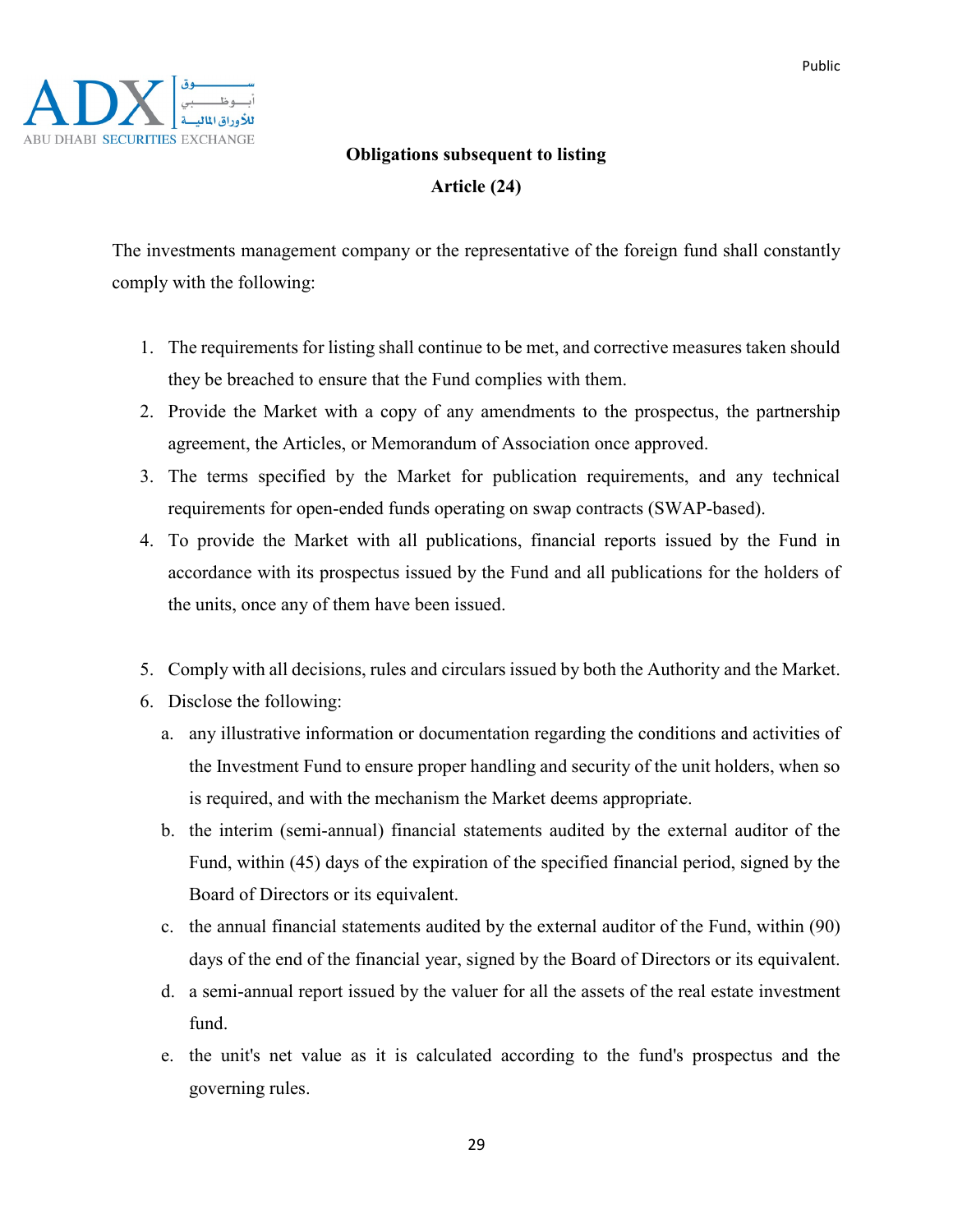

- 7. the financial statements of the Fund shall include:
	- a. All the assets, and investments and market value of the Fund.
	- b. Credit rating (if any) of securities in which the Fund is investing.
	- c. Disclose for the Real Estate Fund the nature, type and location of assets and real estate investments, statement of the Fund's net assets with fair value based on the valuer report, annual report containing the invested in assets, and proportion of leased and nonleased properties.
- 8. disclosure of any unannounced material information that may affect the price of the units of the Fund or the ability of the Fund to meet its obligations, for example:
	- a. any asset purchase, sale, mortgage, or lease transaction with the value of (10%) of the total value of the fund's assets.
	- b. any losses equal to or greater than (10%) of the net value of the Fund's assets.
	- c. any change in the composition of the Board of Directors or committees of the Fund.
	- d. any dispute, suit or litigation taken in favor of or against the Fund valued at (5%) and more of the net value of the assets.
	- e. increase or decrease in profits or asset value equal to (10%) and more of the net asset value.
	- f. Change the Fund auditor or trustee.
	- g. changing the capital.
	- h. issuance of a decision or judgment affecting the use by the Fund of any part of its assets equal to (5%) and more of the net value of the assets.
	- i. statement of dividends distributed to unit holders.
	- j. any material adjustment to the Fund's investment policy, provided that the adjustment is made in accordance with the mechanism set out in the Fund's founding documents or prospectus.
	- k. Any decision to liquidate the fund according to the mechanism set out in the fund's founding documents or prospectus.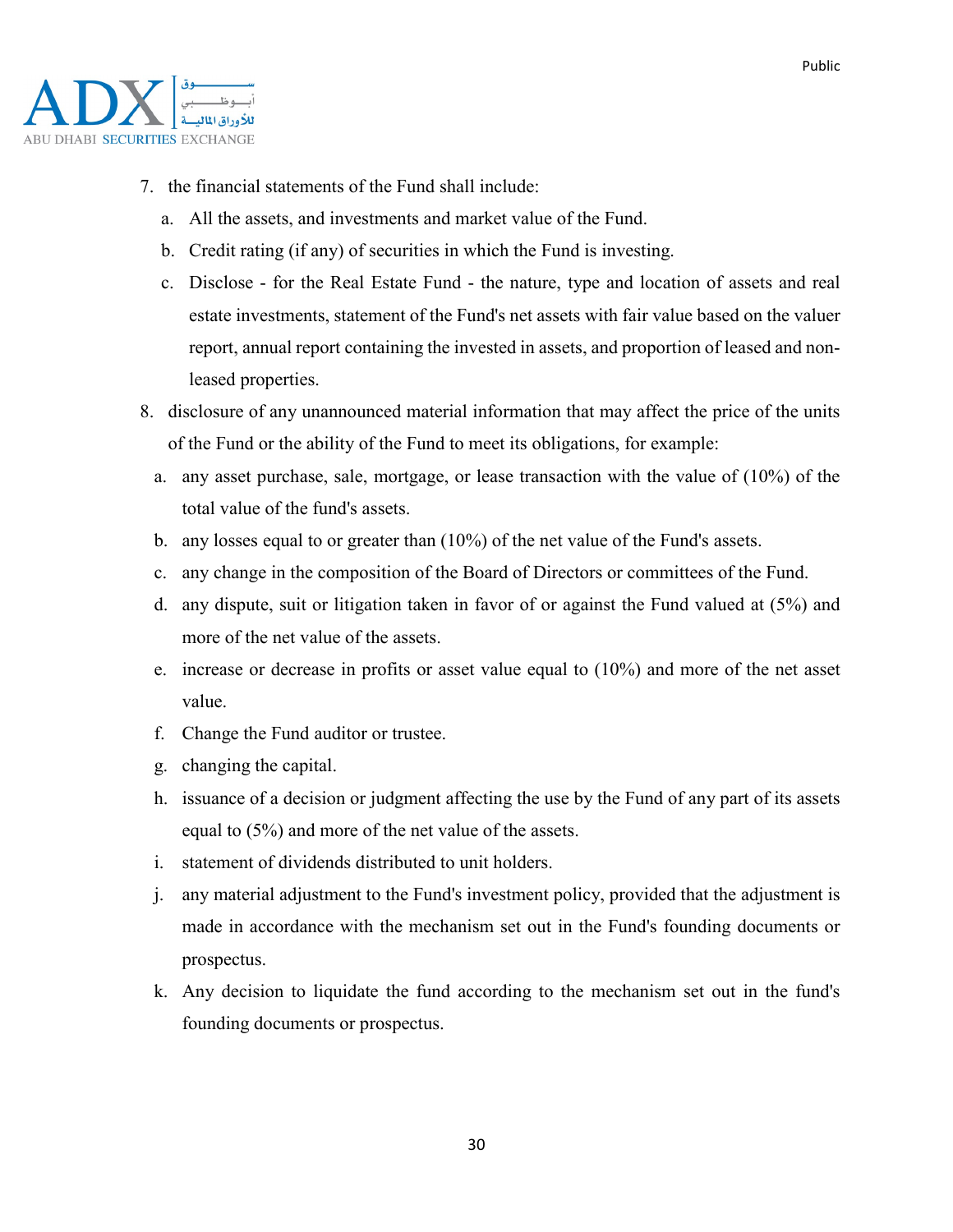

# ABU DHABI SECURITIES EXCHANGE<br>**Disclosures regarding the Open-ended Investment Fund Article (25)**

In addition to the obligations set forth in Article 24 of these Regulations, the Open-ended Investment Fund is obliged to provide the Market with the following:

- 1. a daily statement before the beginning of the next day's trading session on the net value of the unit.
- 2. A periodic statement, agreed upon by the Market, the investment management company of the Fund, or the representative of the Fund which shall include:
	- a. The number of units issued or redeemed.
	- b. Any change in the number of existing units and their information.
	- c. Any steps temporarily taken to suspend the redemption or issuance of units.
	- d. Any redemption of existing units.
	- e. The date and value of the dividend distributions (if any) .
	- f. The value of the Fund's assets.
	- g. Any change to the Fund's asset mix.
	- h. Components of the Fund's asset mix according to a technical formula accepted by the Market that allows the net value of the Fund's indicative assets to be calculated.

### **Special Disclosures**

### **Article (26)**

The Market may, according to the type and nature of the investment fund, request the disclosure of any information other than that specified in these Regulations, and the Market may also include any additional information in the listing application form other than that specified in these Regulations if the Market deems it necessary to protect investors and in accordance with the type and nature of the fund.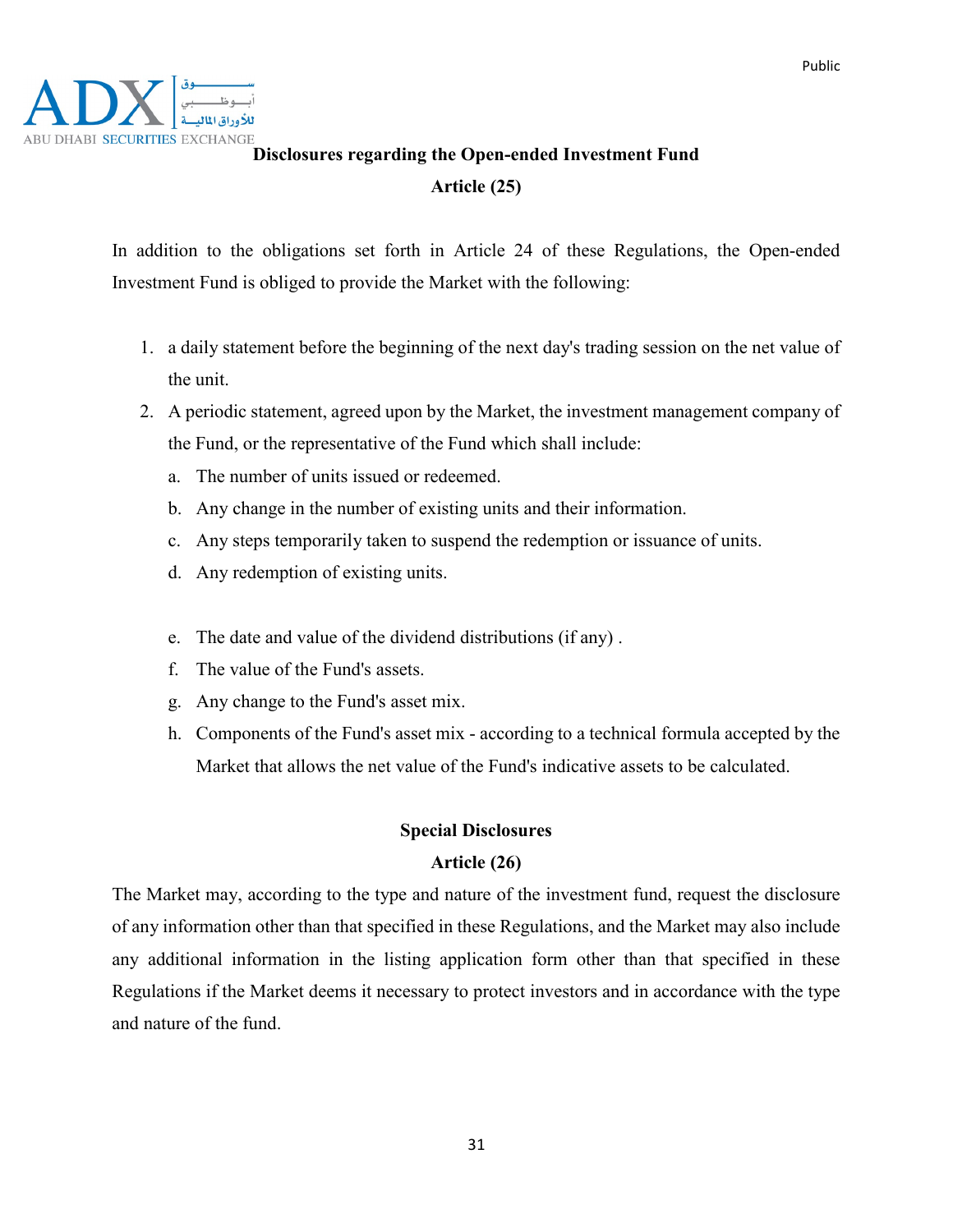

# **ABU DHABI SECURITIES EXCHANGE**<br>Suspension of Investment Fund or Foreign Fund Trading

**Article (27)**

# **The Market may suspend the trading of units of a listed investment fund or foreign fund in any of the following cases:**

- 1. The increase or decrease of the unit price for a maximum of three consecutive sessions and until the Fund discloses to unit holders the material information that affected the unit's movement
- 2. Failure to disclose to the Market the financial statements on the specified dates specified, starting from the next trading session to the expiry of the specified date and until such statements are disclosed to Market.
- 3. If, during the trading session, the Fund provides the Market with any material information or data that affects the unit price in the Market and until such information and data are disclosed to the unit holders.
- 4. If the Fund violates any of the listing conditions, obligations or requirements contained in these Regulations.
- 5. If the Fund ceases its activity
- 6. If the Fund submits a justified request to suspend trading of its units, including the duration of the suspension of trading in its units and the proposed mechanism for transferring the ownership of its units after the suspension of trading
- 7. If the Market requests information that requires disclosure by the Fund before the expiry of a certain period and this period expires without providing the Market with the required disclosure.
- 8. If, during the trading session, the Fund provides the Market with any insufficient disclosures or inconsistent with the applicable legislation and until the information required in accordance with these legislations are provided to the Market.
- 9. The Market is obligated to suspend the trading of the units of the foreign investment fund in the event of its suspension in the foreign market, and the Market shall have the right to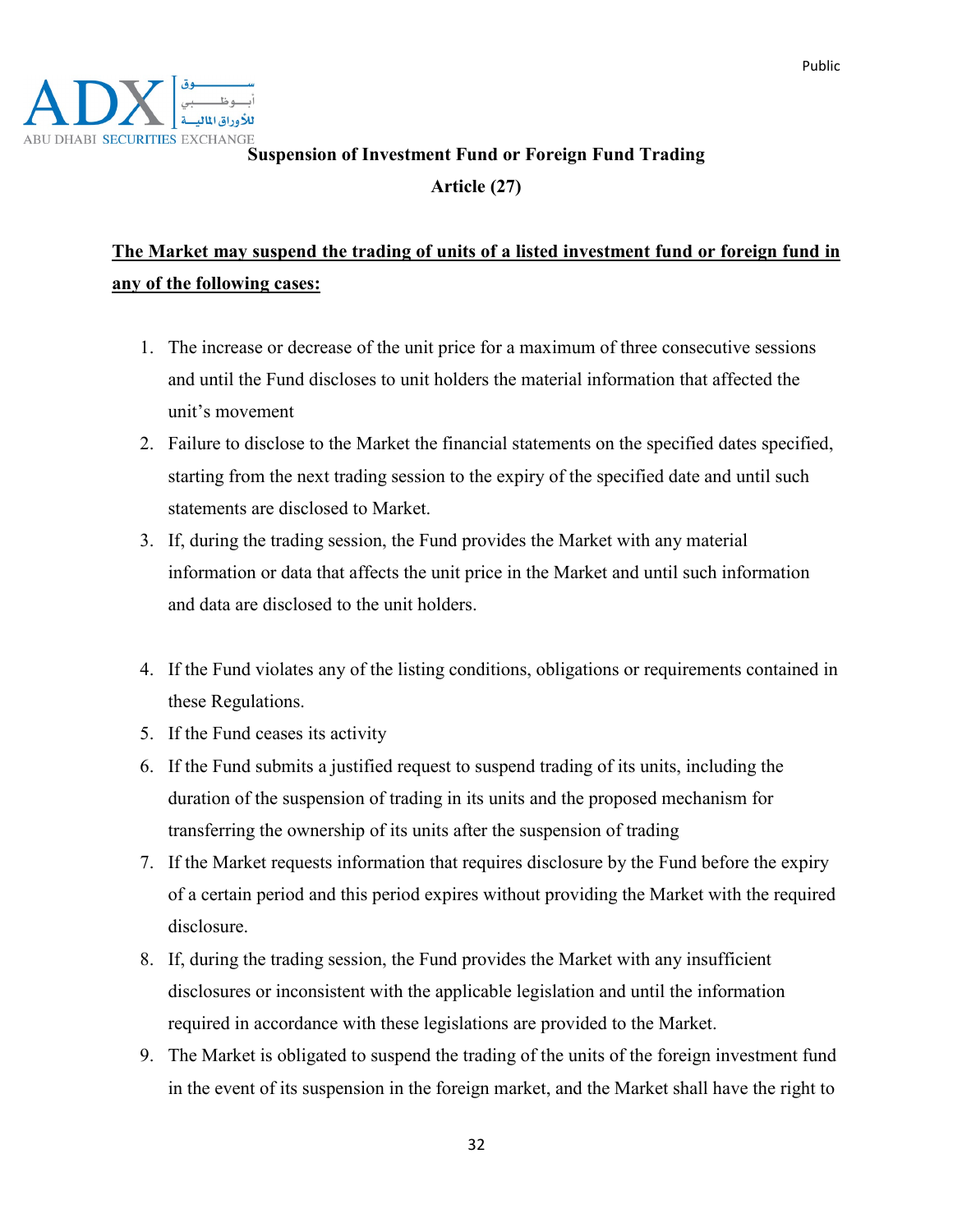

suspend the trading of the units of the foreign investment fund if any decision is issued by the competent authority in the foreign market in which the units of the foreign investment fund are listed stating that the fund is not abiding by the legislation in force therein.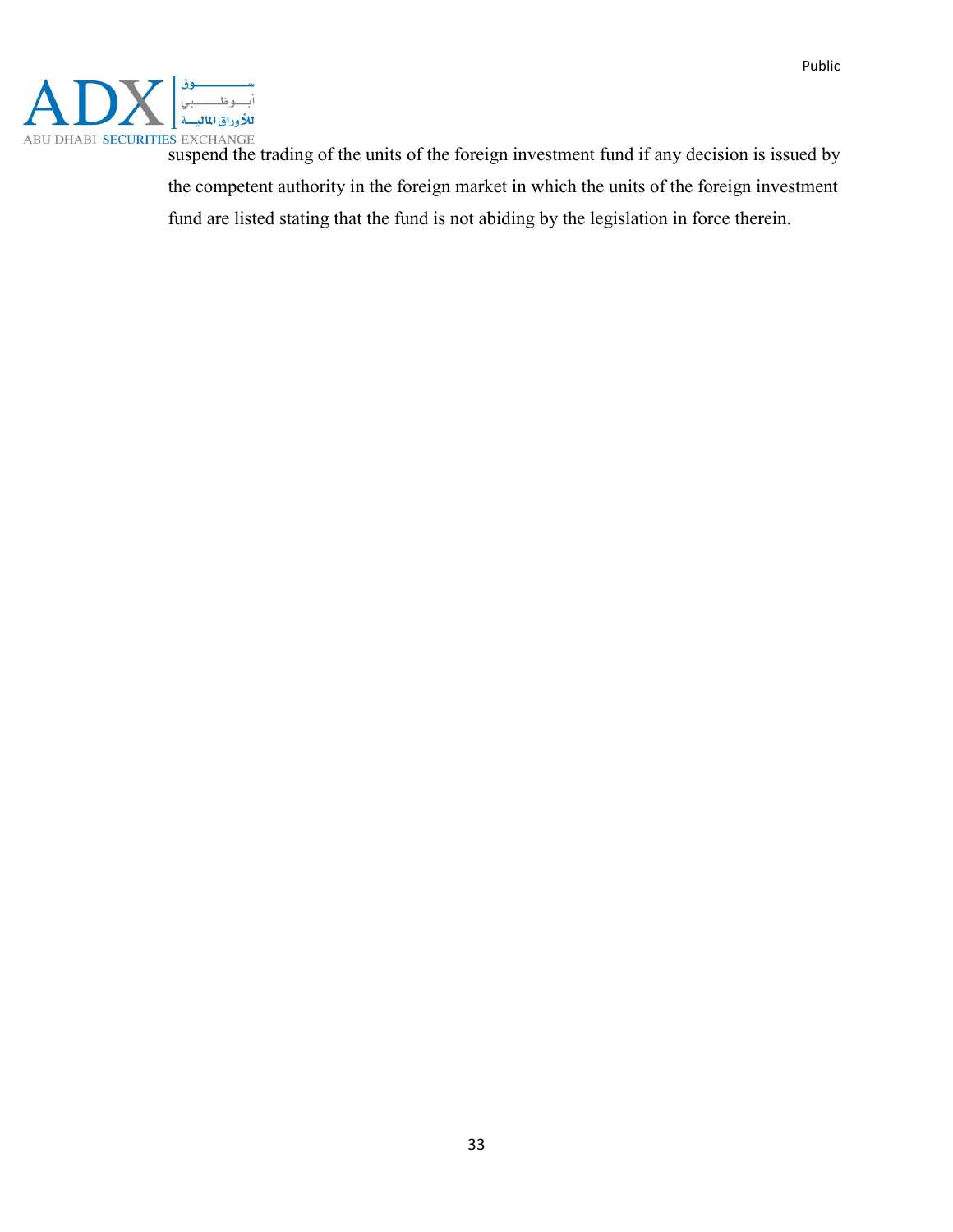

# **CHAPTER VII LISTING OF DEPOSITORY RECEIPTS**

### **Application for Listing**

### **Article (28)**

The Depository Bank or the foreign issuer willing to list Depository Receipts, shall submit an application to the Market, including the following information and data:

- 1. An explanation of the program the Depository Receipts to be listed.
- 2. Depository Receipts Subscription Prospectus.
- 3. A report issued by the foreign issuer that shall include the following:
- a. Brief account about the issuer and the nature of its activity.
- b. Description of all the securities issued by it.
- c. Names of the members of the board of directors of the foreign issuer and the names of the senior executive management with their direct and indirect holdings in the securities issued by it.
- d. The audited financial statements of the foreign issuer for the two fiscal years preceding the application for listing
- e. The latest interim statement audited by the auditor of the foreign issuer from the beginning of the fiscal year to the end of the last quarter preceding the submission of the application for listing.
- f. Name of the foreign market in which the securities against Depository Receipts are listed
- 4. Any other information the Market deems necessary for listing decision taking.

# **Obligations Subsequent to Listing**

### **Article (29)**

The Depository Bank or the foreign issuer – as the case may be – shall disclose the following:

- 1. Annual and interim financial statements of the foreign issuer
- 2. All the events and decision relating to the foreign issuer that effect the prices of the Depository Receipts listed on the Market.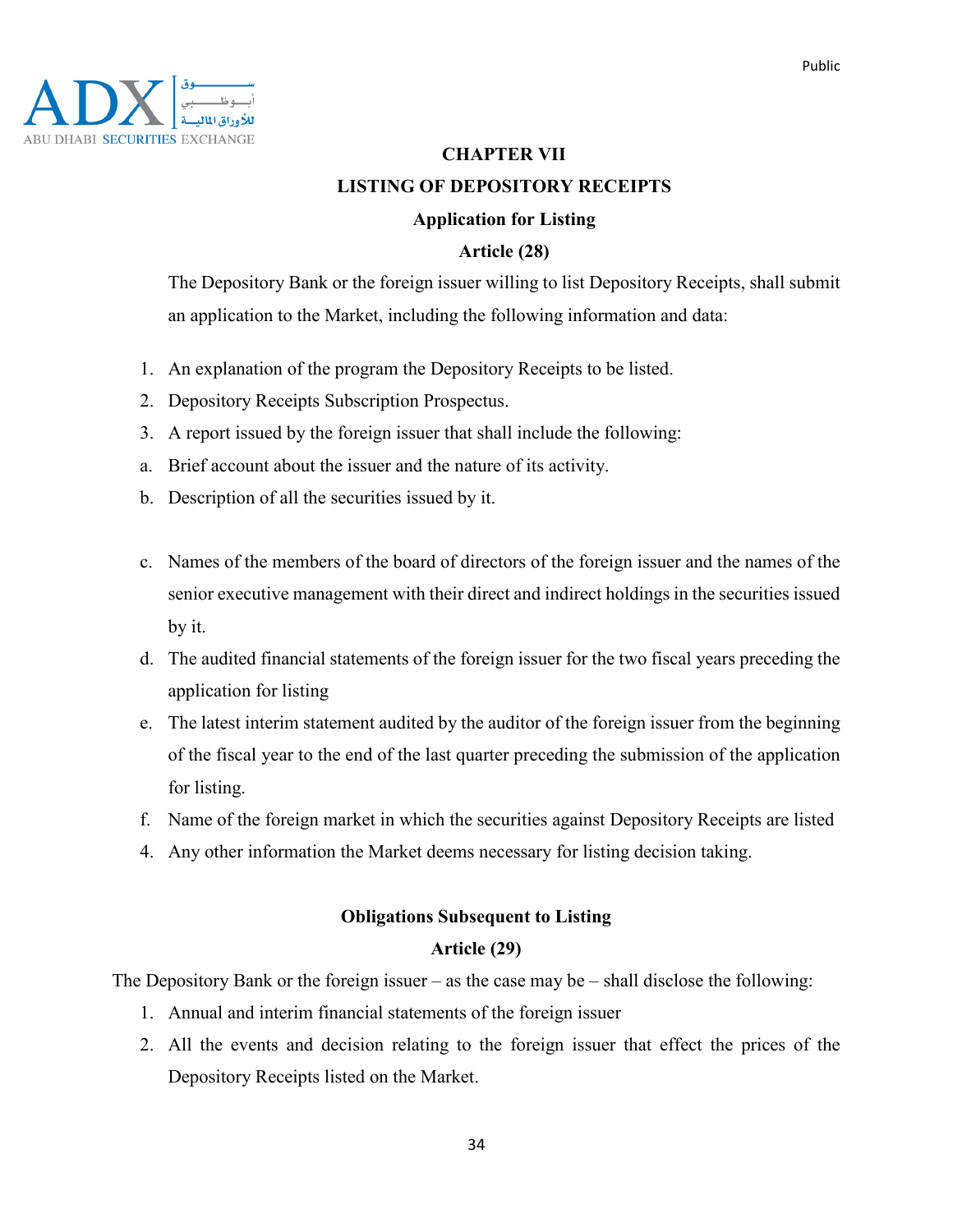

- 3. The agenda of the General Assembly of the foreign issuer once released and to provide the Market with the outcome of such meetings before the next working day trading session.
- 4. All the disclosures announced by the foreign issuer in the foreign market where its securities against Depository Receipts are listed.
- 5. Any conflict between the provisions of the State legislation and the foreign market regulations.
- 6. Any change to the submitted data or documents.
- 7. Changing or replacing the Depository Bank or the custodian concerned

# **Suspension of Trading of Depository Receipts**

### **Article (30)**

### **The Market may suspend the trading Depository Receipts in any of the following cases:**

- 1. If the Depository Bank breaches any of the listing conditions, obligations or requirements contained in these Regulations
- 2. All cases in which trading in the foreign market is suspended on the securities corresponding to the Depository Receipts.
- 3. Upon a justified request from the Depository Bank, including the period of suspension of trading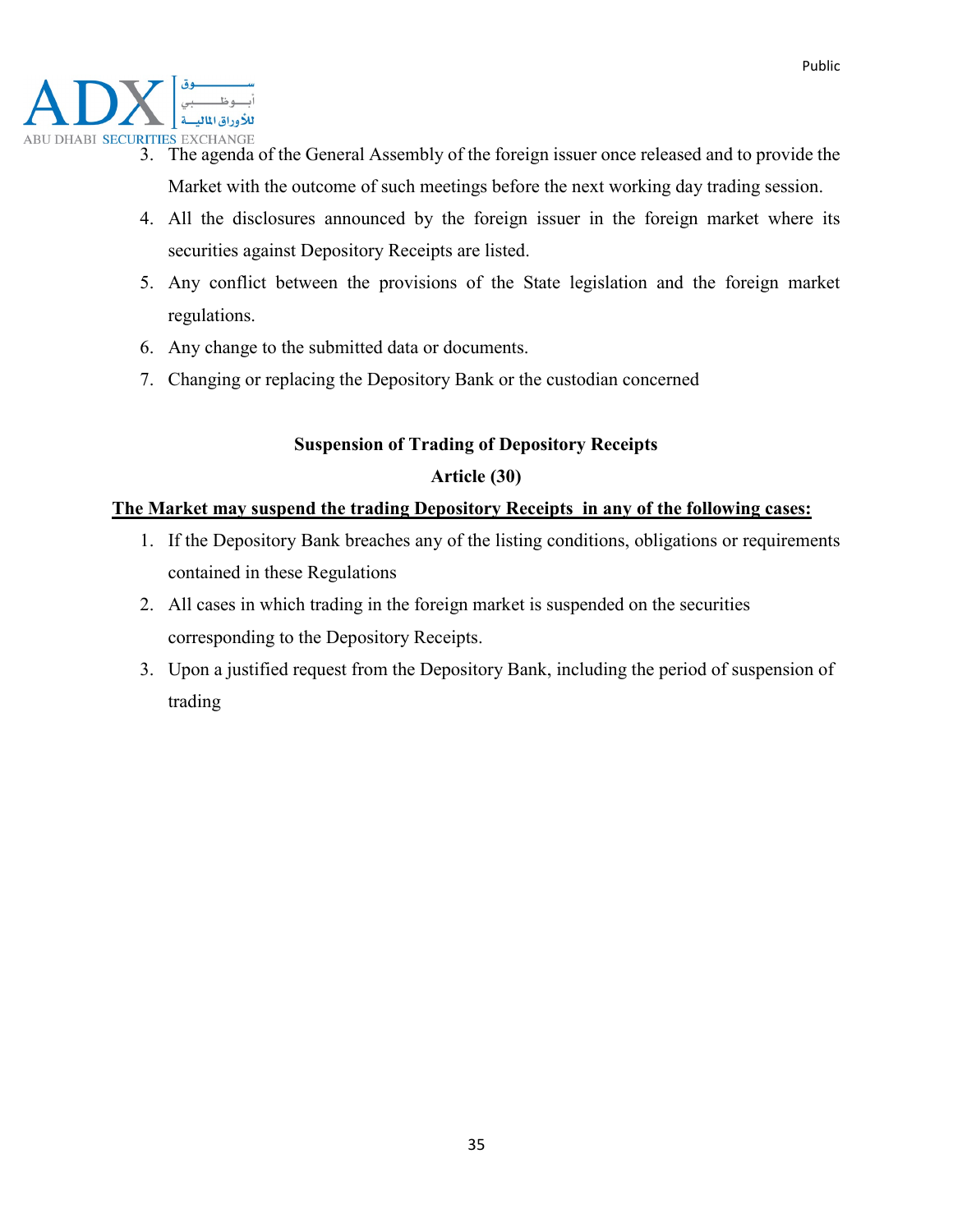

### **CHAPTER VIII LISTING OF COVERED WARRANTS**

### **Article (31)**

Covered Warrants are listed in accordance with the provisions of these Regulations upon submitting the application for listing and providing the Market with the information and data relating to the Warrants to be listed in accordance with form prepared by the Market for this purpose, including the prospectus of these Warrants, and the appointment of a liquidity provider licensed by the Market for the Covered Warrants the issuer wishes to list.

### **Obligations subsequent to listing**

### **Article (32)**

The issuer of the Covered Warrants shall disclose the following:

- 1. Any material changes to the statements, documents, or information previously submitted to the Market.
- 2. Any material developments or any decisions that may affect the price of the Covered Warrants or the Issuer's ability to meet its obligations or any amendments to the calculation of the warrants price.
- 3. Any illustrative information regarding the Issuer's situation and activities to ensure safe transactions and security of the investors, upon Market request.

### **Suspension of Trading of Covered Warrants**

### **Article (33)**

### **The Market may suspend the trading of the Covered Warrants in any of the following cases:**

- 1. If the issuer of the Covered Warrants violates any of the listing conditions, obligations or requirements contained in these Regulations.
- 2. Upon a justified request from the issuer of the Covered Warrants, including the period of suspension of trading and the proposed mechanism of transferring the ownership after the suspension of trading
- 3. If the trading in the assets subject of the Warrants is suspended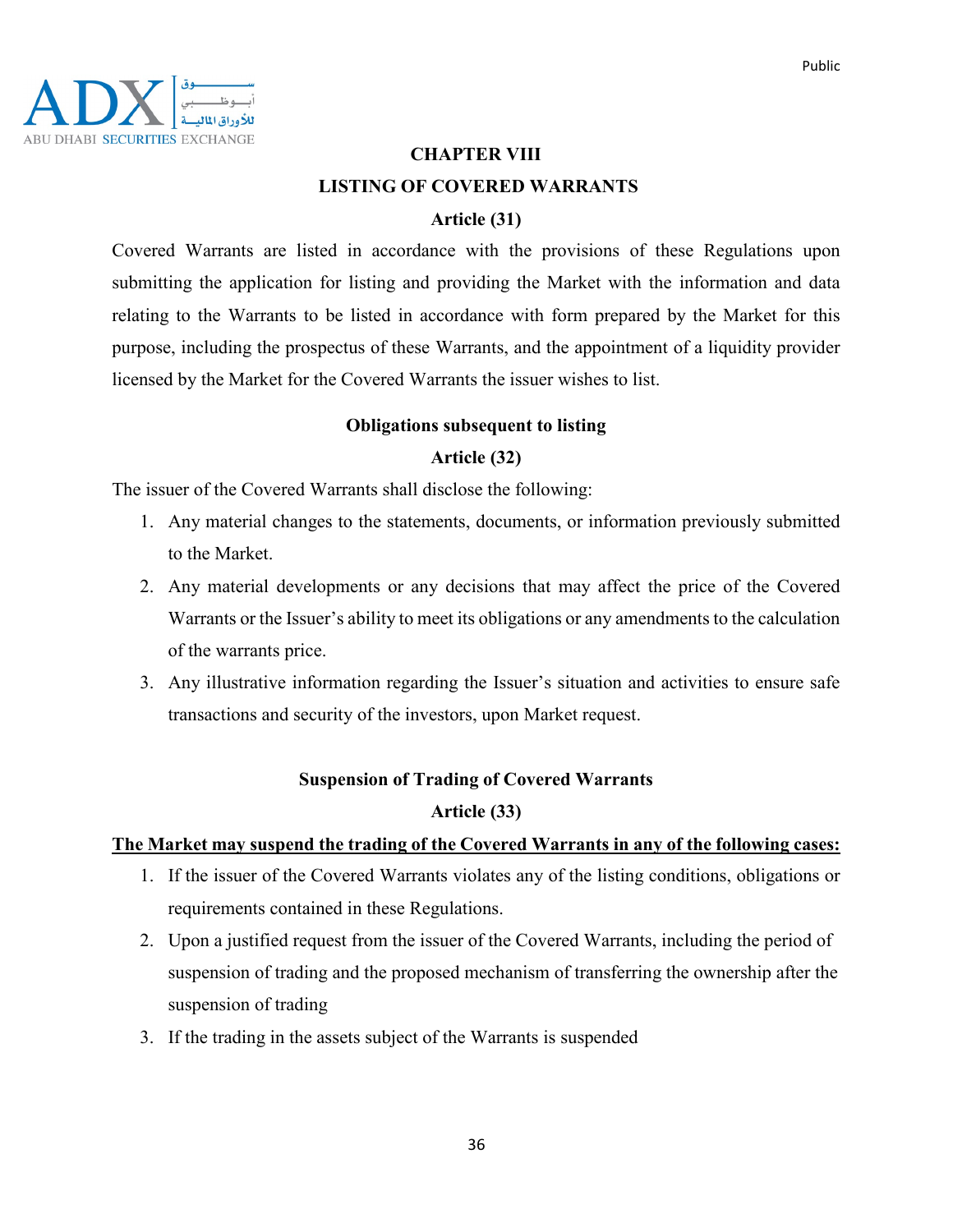

### **CHAPTER IX**

# **LISTING OF THE MARKET LISTED SECURITIES ON THE FOREIGN MARKET Article (34)**

- 1. The issuer of the securities listed in the Market may not list its securities in the foreign market prior to obtaining the approval of the Market in accordance with the form prepared by the Market for this purpose, supported with the following documents and data:
- a. Approval of the Authority to list in the foreign market.
- b. The number of securities to be listed in the foreign market may not exceed (30%) of the securities listed in the Market of the same type and class.
- c. Technical study showing the objective of listing in the foreign market, listing requirements and advantages and the obligations of the issuer in that market.
- d. The Depository entity in the foreign market shall conclude an agreement with the Market to regulate the transfer of securities between the Market and foreign market.
- e. Undertaking to provide the Market with all the disclosure requirements in the foreign market.
- f. Undertaking to comply with the legislation in force in the foreign market.
- g. Any other documents or data requested by the Market.
- 2. The Market shall issue its decision to approve or reject the application within a period not exceeding (5) working days from submitting the completed application, provided that the decision is notified to the Authority in the following day of issuance of the decision
- 3. In accordance with the provisions of clause (1) of this Article, the issuer granted approval to list part of its securities on the foreign market shall disclose the following:
	- a. Any information that needs to be disclosed in conjunction with the foreign market
	- b. Any penalties that have been imposed on it by the foreign market, or any measures to suspend or delisting its securities in that market
	- c. Any matters or events relating to the securities listed in the foreign market which may adversely affect the price of the securities listed on the Market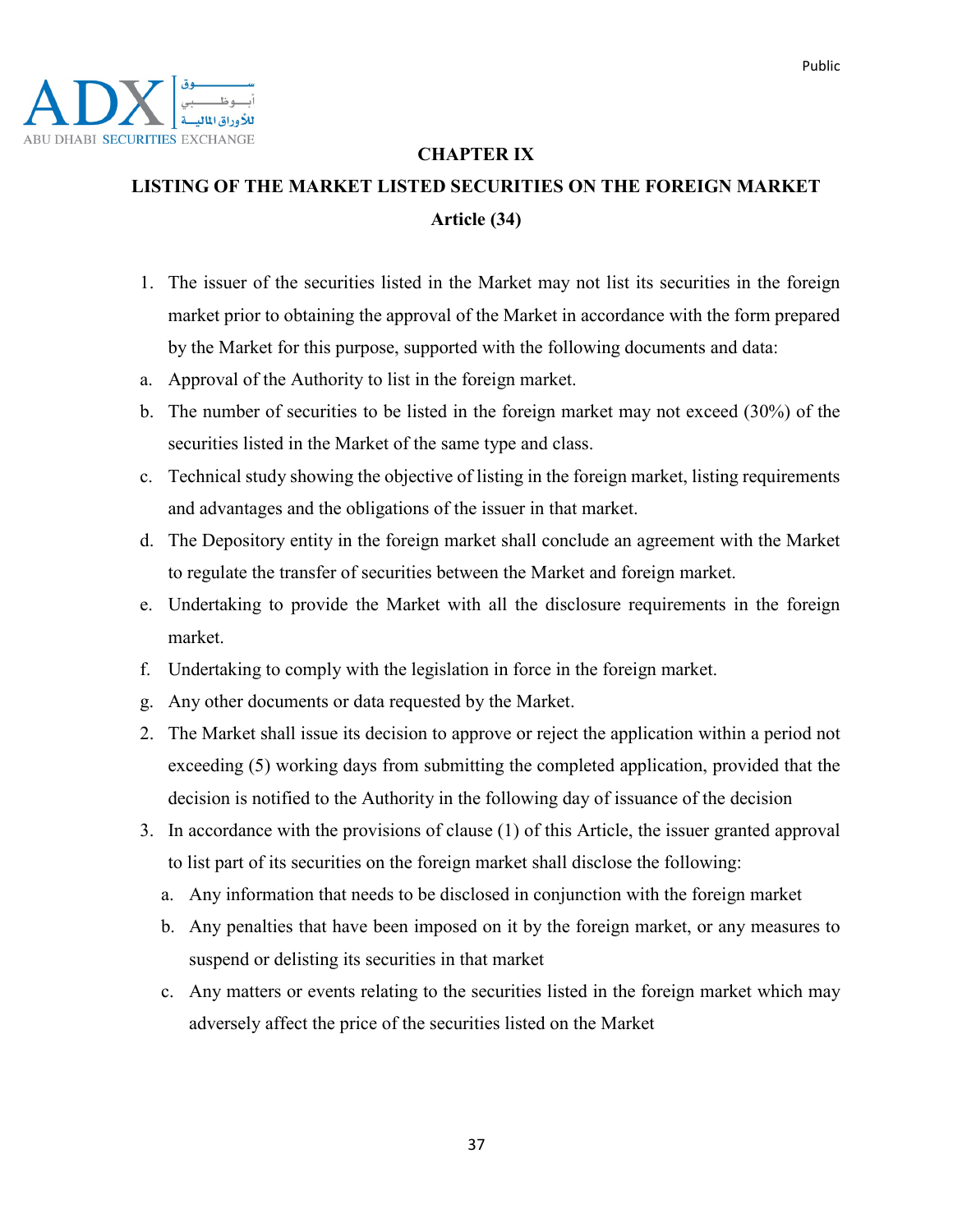

# **CHAPTER X DELISTING OF SECURITIES Article (35)**

- 1. The company's shares shall be delisted from the Market in any of the following cases:
	- a. Issuance of a decision to dissolve or liquidate the company.
	- b. If the company merges with another company or companies and this results in the lapse of the legal personality of the listed company.
	- c. If the company is transformed and takes a form other than that of a public or private joint stock company.
- 2. The Market may delist the company's shares if it breaches any of the listing conditions or the obligations stipulated in these Regulations.
- 3. The Market may delist the shares of a private joint stock company, a foreign company, or a free zone company if the company requests the delisting by virtue of a decision of its general assembly.
- 4. Debt Securities and Sukuk shall be delisted in any of the following cases:
	- a. Decision to dissolve or liquidate the issuer is taken.
	- b. Redeemed in full.
	- c. Expiry of its term.
	- d. Any case provided for in its prospectus or any legislation in force.
- 5. The Market may delist Debt Securities and Sukuk at the request of the issuer and after completing all the procedures specified by the Market in this regard.
- 6. Fund's investment units shall be delisted upon the expiry of the fund's term, it liquidation, merger, or expiry of its legal personality for any reason.
- 7. Depository Receipts shall be delisted in any of the following cases:
	- a. Expiry of the legal personality of the foreign issuer for any reason.
	- b. Termination of the Depository Receipts scheme.
	- c. Upon a justified request from the Depository Bank after completing the procedures specified by the Market in this regard.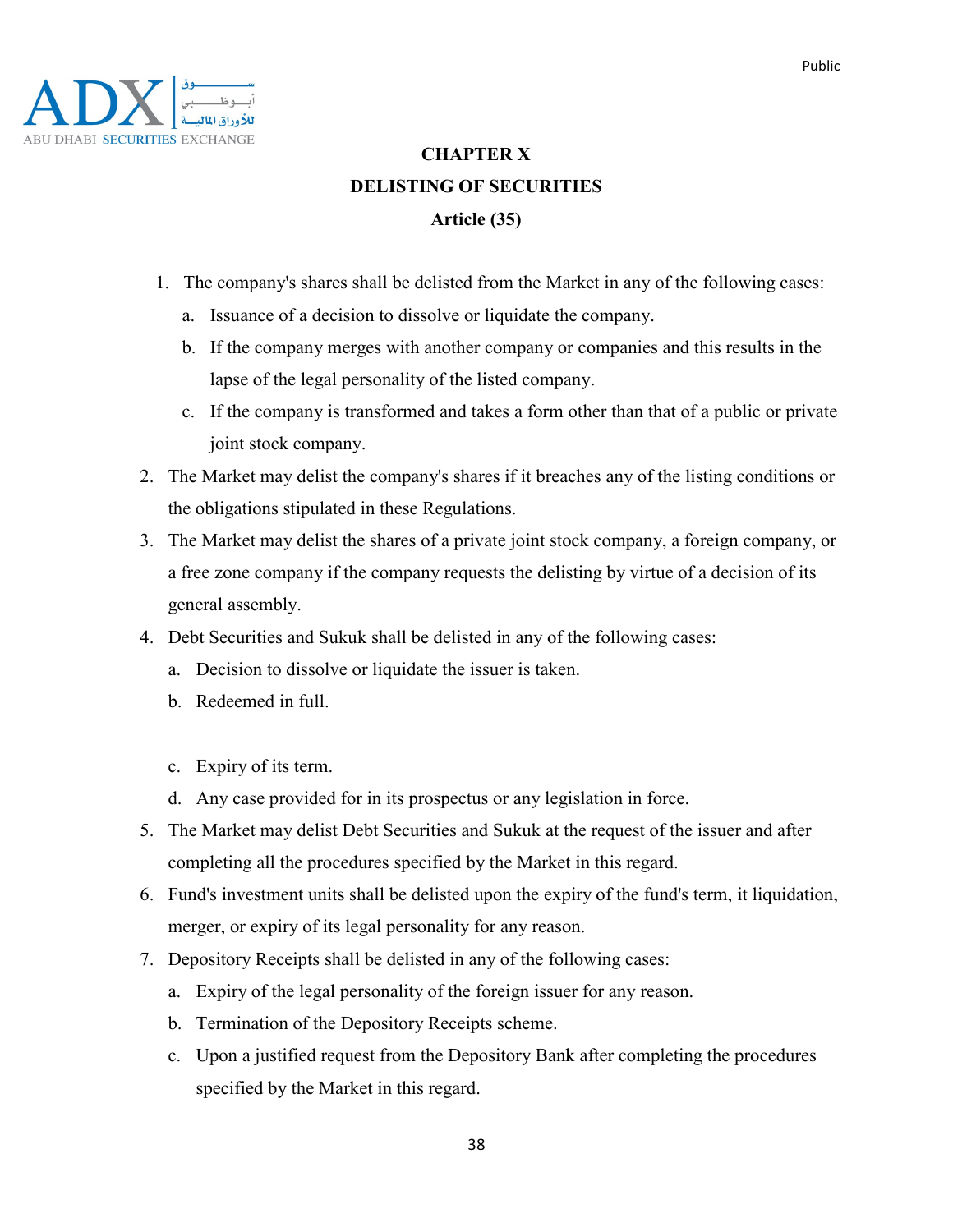

- ABU DHABI SECURITIES EXCHANGE<br>8. Covered Warrants shall be delisted in any of the following cases:
	- a. If the assets subject of the Covered Warrants are delisted.
	- b. Upon a justified request from the issuer of the Covered Warrants and after completing the procedures specified by the Market in this regard.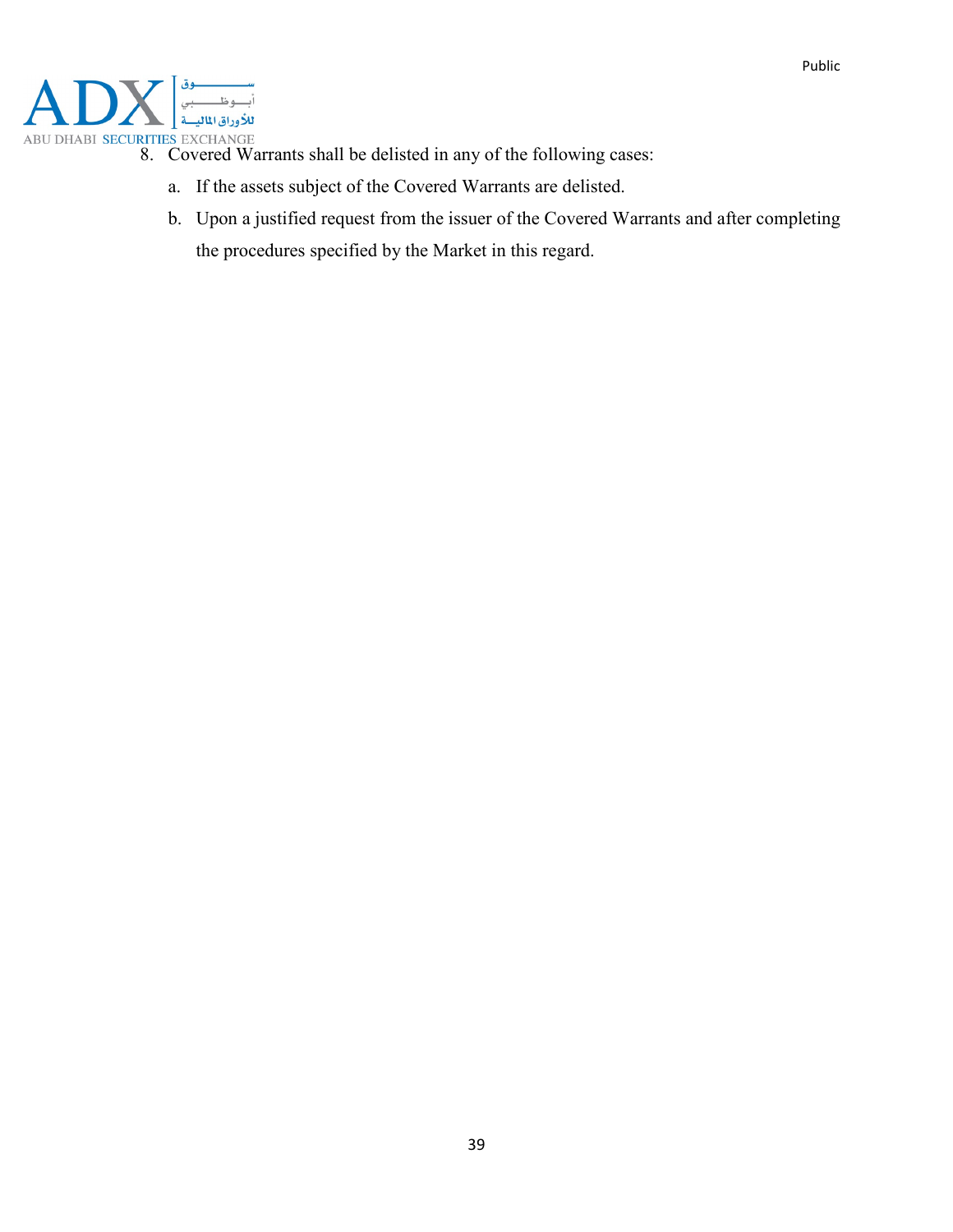

### **CHAPTER XI**

### **GENERAL PROVISIONS**

# **Study and Approval of the Application for Listing**

### **Article (36)**

- 1. The Market shall issue its decision to approve or reject the listing application within a period not exceeding (5) working days from the date of receiving the completed application. If no decision is issued by the Market in this regard within that period, this shall be considered as a rejection of the application.
- 2. The decision to approve the listing is considered a discretionary authority for the Market, which takes its decision according to the interest of the Market and its investors.
- 3. The Market determines the start date of trading on any security that has been approved for listing immediately upon completion of the procedures required by these Regulations and any technical requirements specified by the Market in relation to trading.
- 4. In the event of approval of the listing, the Market shall notify the Authority on the same and the date of commencement of trading on the day following the date of approval.

### **Listing Applicant's Responsibility Article (37)**

The Applicant shall constantly be responsible of the following:

- 1. The accuracy of the data, information, reports and documents provided by it, and the fact that the Market has been informed or approved them in their publications shall not be considered to constitute an acknowledgment from the Market of the accuracy of its contents, or acknowledgment of the legality of the conduct of any person acting pursuant thereof.
- 2. To meet all technical requirements required by the Market so that the issuer of the listed security can fulfill all duties, obligations and disclosures to investors.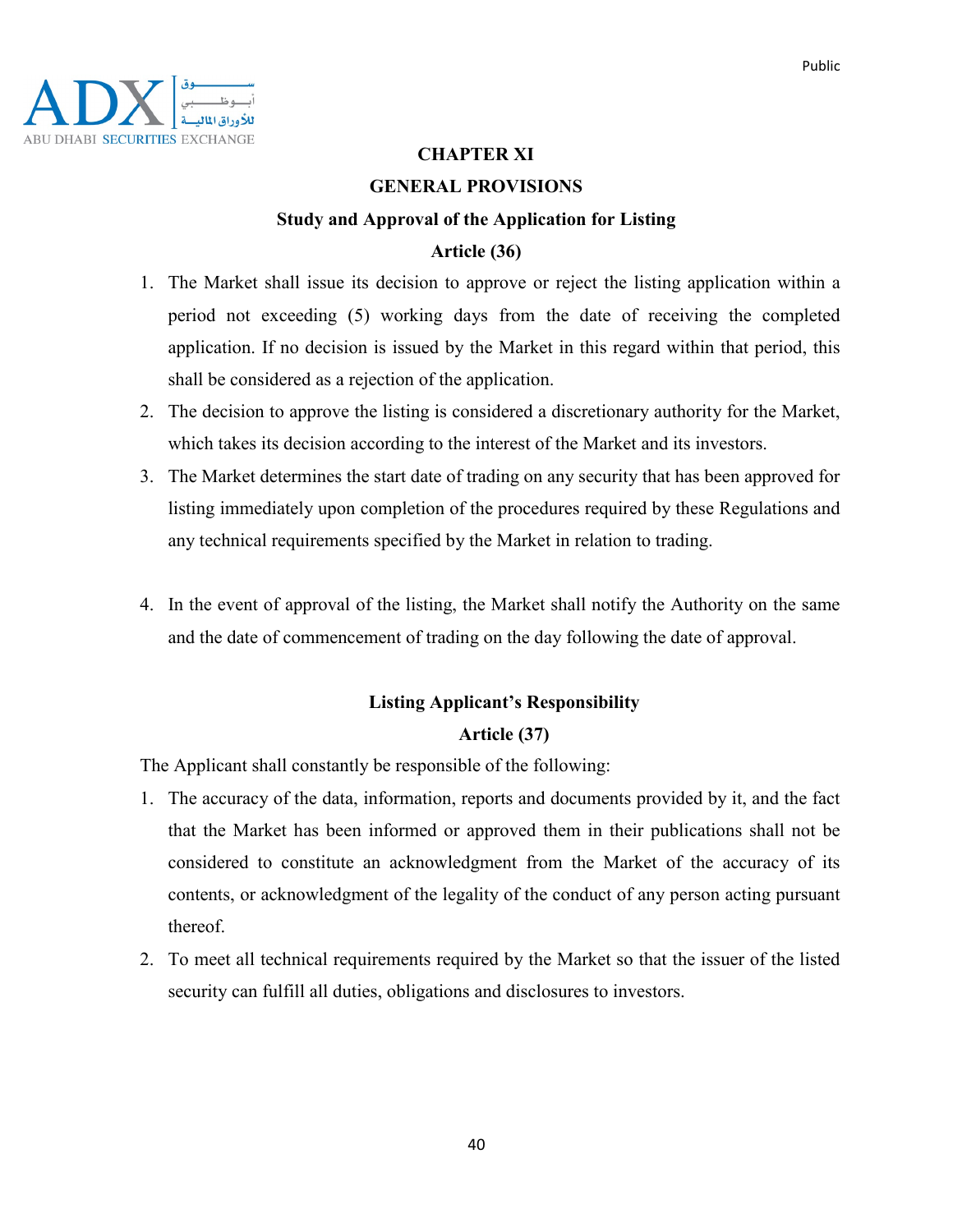

### **Article (38)**

- 1. The Chief Executive Officer shall take all the necessary decisions to implement the provisions of these rules in a manner that does not conflict with what is stated therein.
- 2. The Market shall announce on its website in Arabic and English and circulate to all brokerage firms operating in the Market at least three days before the date specified for the commencement of trading of those securities in the Market about the issuer's annual financial statements, the most recent interim financial statements and a summary of the company's board of directors report - as the case may be - submitted for listing purposes
- 3. The Market shall notify the Authority of any suspension or delisting decision once issued.

#### **Article (39)**

If the trading of any security in the Market is suspended, it shall be returned to trading by a decision of the authority that decided the suspension after of the reasons that led to this suspension are no longer exist.

#### **Article (40)**

The Authority may, after consultation with the Market, suspend trading of, or delist any security listed on the market in accordance with the applicable legislation if exceptional circumstances or an event threatens the proper functioning of the business occur, or if it deems that trading in the security does not serve the public interest or constitutes unfairness or breach of the rights of shareholders or for any other reason.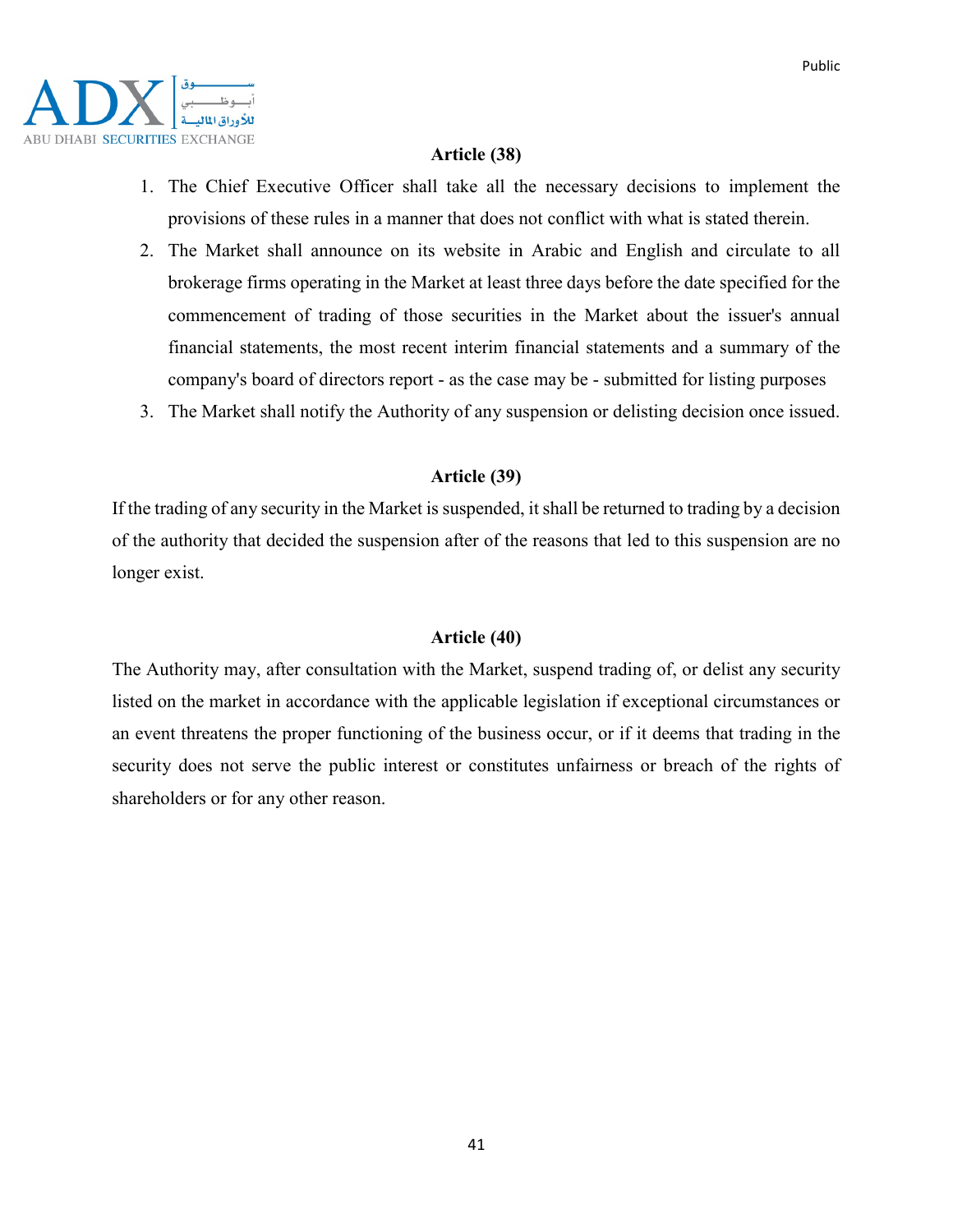

### **Article (41)**

The issuer may not disclose any data or information which are still at the negotiating stage if its senior management has reasonable grounds to believe that disclosure would seriously damage its interests and that no transactions in the securities issued by  $it$  – were made by its board members, executives director or their first-degree relatives - based on information not publicly released. The issuer shall, Immediately upon knowledge of this data and information, provide the Market with it, identify the insiders who have access to such information and request that such information be treated as confidential until the reasons for that are no longer present. The Chief Executive Officer may respond to the request or require the issuer to disclose the data and information if considered that the disclosure of such data will not affect the interests of the issuer or if it is found that information and data that the issuer has requested to be treated as confidential are leaked. The issuer is obliged to provide the Market with any new developments regarding the negotiations immediately as they happen in case the request of the issuer for non-disclosure is approved.

### **Article (42)**

- 1. With exception of the foreign company and the free zone company, the listed company shall prepare its annual and interim financial statements in accordance with accounting standards adopted by the Authority
- 2. The financial statements of the listed company shall include, at a minimum, the following information:
	- a. The Board of Directors Report or the discussion report of its executive management
	- b. Balance sheet
	- c. Income statement (profit and loss account)
	- d. Statement of changes in equity
	- e. Statement of cash flows
	- f. Notes on the financial statements
	- g. The auditor's report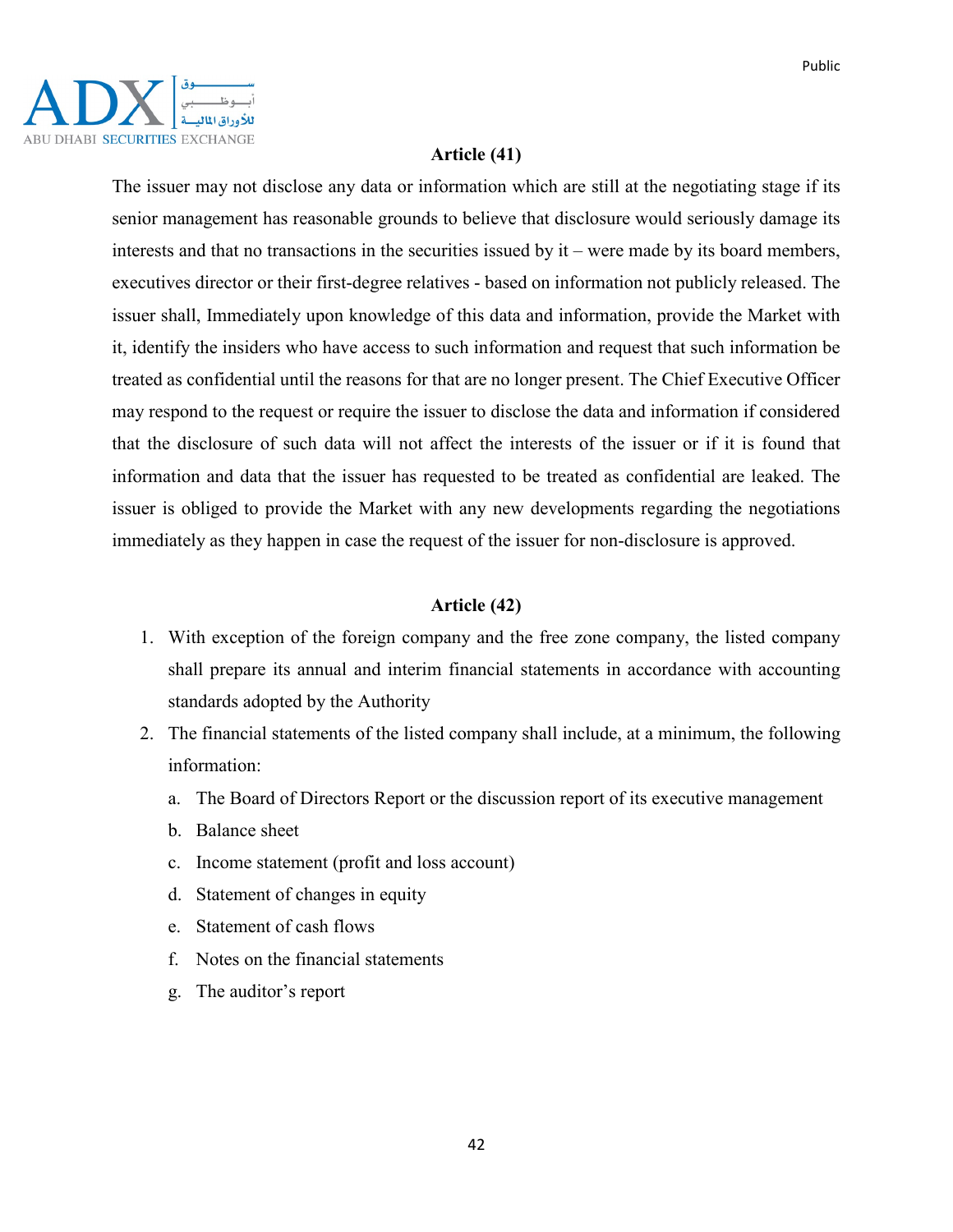

### **Article (43)**

- 1. For the purposes of these Regulations, disclosure means that the issuer of any securities listed in the Market conduct the following:
	- a. Publish the required data, information and reports to be available to all on the channels provided by the Market for this purpose and notified to the issuing authority.
	- b. Publish the required data, information and reports on its website
- 2. The Market may request the issuer of any securities listed in the Market to disclose the data, information and reports that require disclosure through electronic programs determined by the Market, and the Market may charge a fee for its use of its electronic programs

### **Article (44)**

The issuer of any listed securities shall be bound to:

- 1. comply with all applicable legislation and decisions concerning the listing of securities issued by the Authority and the Market and continuing obligations for listing.
- 2. Pay all the fees prescribed by the applicable legislation and decisions

### **Article (45)**

The Market may, after obtaining the approval of the Authority, establish platforms for the trading of certain securities or securities in which the trading is restricted to certain investors other than those specified in these Regulations.

### **Article (46)**

The Market may, after obtaining the approval of the Authority, exempt any entity from the provisions of these Regulations if the Market considers that there are justified reasons for this exception.